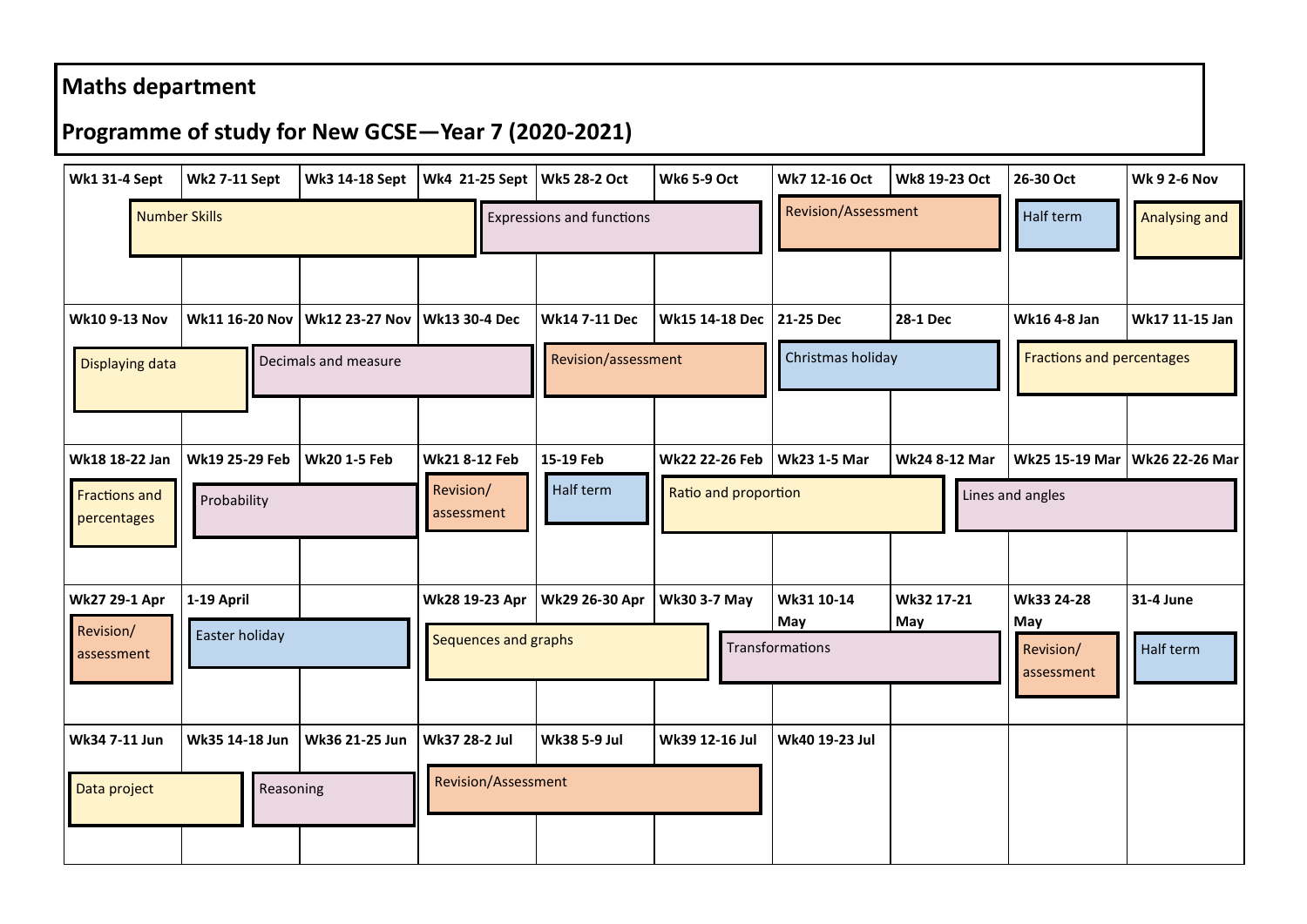| (Pi)<br>(Delta)<br>(Theta)<br>1. Use multiplication facts and arithmetic laws<br>1. Know and use priority of operations<br>1. Understand how multiplying by 10,<br>1 Number<br>N1-6, N13-16<br>Autumn<br>Partitioning splits the bigger number to make<br>to do mental division/multiplications<br>100 and 1000 and how it relates to out<br>2. Recall multiplication facts and use laws of<br>1.1 Mental maths<br>some easier multiplications.<br>place value system and why this means<br>2. Multiply and divide by 10, 100 and 1000<br>arithmetic to mentally multiply and divide<br>we have a decimal system<br>You must use the priority of operations. Use<br>3. Use the priority of operations<br>3. Multiply by multiples of 10, 100 and 1000<br>BIDMAS: - +/- work left to right<br>1.2 Addition and subtraction<br>1. Use written methods to add and subtract<br>1. Round whole numbers to nearest 10000,<br>1. Understand inverse operations<br>Students often read column calculations from left to<br>whole numbers<br>100000, 1000000<br>right.<br>2. Round to the nearest 10, 100 and 1000<br>2. Use estimation and inverse operation to<br>check calculations<br>3. Add and subtract whole numbers using<br>written method<br>1.3 Multiplication<br>1. Use a written method to multiply whole<br>1. Multiply whole numbers using written<br>1. Know what is is to multiply; grid<br>Problems with place value can cause difficulties with<br>method/long multiplication compared<br>method<br>written work.<br>numbers<br>to illustrate same answer<br>2. Use estimation to check answers<br>1.4 Division<br>1. Use written method to divide whole num-<br>1. Know what it means if a division<br>1. Students often neglect to preserve place value in<br>1. Divide whole numbers using a written<br>calculation has a remainder<br>bers<br>method<br>the answer<br>2. Students often fail to understand the process of<br>2. Use estimation to check answers<br>Students often assume the absolute value when<br>1. Understand what negative numbers<br>1.6 Negative numbers<br>1. Order positive and negative numbers<br>1. Order positive and negative numbers<br>are and how they behave<br>comparing or ordering negative numbers.<br>2. Add and subtract positive and negative<br>2. Add and subtract positive and negative<br>numbers<br>numbers<br>3. Multiply/divide with negatives<br>1. Find multiples and LCM<br>1. Connect remainders to factors and<br>1. Students often fail to find all the factors of a num-<br>1.7 Factors, multiples and<br>1. Find multiples and LCM<br>primes<br>multiples<br>ber<br>2. Find factor pairs and HCF of two numbers<br>2. Find factor pairs and HCF of two numbers<br>2. Students often think that 1 is a prime number and<br>3. Recognise prime numbers<br>3. Recognise prime numbers<br>that 2 is not.<br>1.8 Square numbers<br>1. Some square roots give decimals-<br>1. Recognise square numbers<br>1. Recognise square numbers<br>$\sqrt{n} = \frac{n}{2}$<br>DON'T go into surds<br>2. Use calculator to find square numbers and<br>2. Use calculator to find square numbers<br>2<br>and roots<br>roots<br>Students often think that<br>1.<br>3. Use the priority of operations including<br>3. Use the priority of operations including<br>2.<br>Students often make errors with the order<br>powers + use index form<br>powers<br>of operations | Term | Unit/lesson | <b>Hours</b> | <b>GCSE</b> spec | Support | Core | Depth | <b>Misconceptions</b> |
|---------------------------------------------------------------------------------------------------------------------------------------------------------------------------------------------------------------------------------------------------------------------------------------------------------------------------------------------------------------------------------------------------------------------------------------------------------------------------------------------------------------------------------------------------------------------------------------------------------------------------------------------------------------------------------------------------------------------------------------------------------------------------------------------------------------------------------------------------------------------------------------------------------------------------------------------------------------------------------------------------------------------------------------------------------------------------------------------------------------------------------------------------------------------------------------------------------------------------------------------------------------------------------------------------------------------------------------------------------------------------------------------------------------------------------------------------------------------------------------------------------------------------------------------------------------------------------------------------------------------------------------------------------------------------------------------------------------------------------------------------------------------------------------------------------------------------------------------------------------------------------------------------------------------------------------------------------------------------------------------------------------------------------------------------------------------------------------------------------------------------------------------------------------------------------------------------------------------------------------------------------------------------------------------------------------------------------------------------------------------------------------------------------------------------------------------------------------------------------------------------------------------------------------------------------------------------------------------------------------------------------------------------------------------------------------------------------------------------------------------------------------------------------------------------------------------------------------------------------------------------------------------------------------------------------------------------------------------------------------------------------------------------------------------------------------------------------------------------------------------------------------------------------------------------------------------------------------------------------------------------------------------------------------------------------------------------------------------------------------------------------------------------------------------------|------|-------------|--------------|------------------|---------|------|-------|-----------------------|
|                                                                                                                                                                                                                                                                                                                                                                                                                                                                                                                                                                                                                                                                                                                                                                                                                                                                                                                                                                                                                                                                                                                                                                                                                                                                                                                                                                                                                                                                                                                                                                                                                                                                                                                                                                                                                                                                                                                                                                                                                                                                                                                                                                                                                                                                                                                                                                                                                                                                                                                                                                                                                                                                                                                                                                                                                                                                                                                                                                                                                                                                                                                                                                                                                                                                                                                                                                                                                           |      |             |              |                  |         |      |       |                       |
|                                                                                                                                                                                                                                                                                                                                                                                                                                                                                                                                                                                                                                                                                                                                                                                                                                                                                                                                                                                                                                                                                                                                                                                                                                                                                                                                                                                                                                                                                                                                                                                                                                                                                                                                                                                                                                                                                                                                                                                                                                                                                                                                                                                                                                                                                                                                                                                                                                                                                                                                                                                                                                                                                                                                                                                                                                                                                                                                                                                                                                                                                                                                                                                                                                                                                                                                                                                                                           |      |             |              |                  |         |      |       |                       |
|                                                                                                                                                                                                                                                                                                                                                                                                                                                                                                                                                                                                                                                                                                                                                                                                                                                                                                                                                                                                                                                                                                                                                                                                                                                                                                                                                                                                                                                                                                                                                                                                                                                                                                                                                                                                                                                                                                                                                                                                                                                                                                                                                                                                                                                                                                                                                                                                                                                                                                                                                                                                                                                                                                                                                                                                                                                                                                                                                                                                                                                                                                                                                                                                                                                                                                                                                                                                                           |      |             |              |                  |         |      |       |                       |
|                                                                                                                                                                                                                                                                                                                                                                                                                                                                                                                                                                                                                                                                                                                                                                                                                                                                                                                                                                                                                                                                                                                                                                                                                                                                                                                                                                                                                                                                                                                                                                                                                                                                                                                                                                                                                                                                                                                                                                                                                                                                                                                                                                                                                                                                                                                                                                                                                                                                                                                                                                                                                                                                                                                                                                                                                                                                                                                                                                                                                                                                                                                                                                                                                                                                                                                                                                                                                           |      |             |              |                  |         |      |       |                       |
|                                                                                                                                                                                                                                                                                                                                                                                                                                                                                                                                                                                                                                                                                                                                                                                                                                                                                                                                                                                                                                                                                                                                                                                                                                                                                                                                                                                                                                                                                                                                                                                                                                                                                                                                                                                                                                                                                                                                                                                                                                                                                                                                                                                                                                                                                                                                                                                                                                                                                                                                                                                                                                                                                                                                                                                                                                                                                                                                                                                                                                                                                                                                                                                                                                                                                                                                                                                                                           |      |             |              |                  |         |      |       |                       |
|                                                                                                                                                                                                                                                                                                                                                                                                                                                                                                                                                                                                                                                                                                                                                                                                                                                                                                                                                                                                                                                                                                                                                                                                                                                                                                                                                                                                                                                                                                                                                                                                                                                                                                                                                                                                                                                                                                                                                                                                                                                                                                                                                                                                                                                                                                                                                                                                                                                                                                                                                                                                                                                                                                                                                                                                                                                                                                                                                                                                                                                                                                                                                                                                                                                                                                                                                                                                                           |      |             |              |                  |         |      |       |                       |
|                                                                                                                                                                                                                                                                                                                                                                                                                                                                                                                                                                                                                                                                                                                                                                                                                                                                                                                                                                                                                                                                                                                                                                                                                                                                                                                                                                                                                                                                                                                                                                                                                                                                                                                                                                                                                                                                                                                                                                                                                                                                                                                                                                                                                                                                                                                                                                                                                                                                                                                                                                                                                                                                                                                                                                                                                                                                                                                                                                                                                                                                                                                                                                                                                                                                                                                                                                                                                           |      |             |              |                  |         |      |       |                       |
|                                                                                                                                                                                                                                                                                                                                                                                                                                                                                                                                                                                                                                                                                                                                                                                                                                                                                                                                                                                                                                                                                                                                                                                                                                                                                                                                                                                                                                                                                                                                                                                                                                                                                                                                                                                                                                                                                                                                                                                                                                                                                                                                                                                                                                                                                                                                                                                                                                                                                                                                                                                                                                                                                                                                                                                                                                                                                                                                                                                                                                                                                                                                                                                                                                                                                                                                                                                                                           |      |             |              |                  |         |      |       |                       |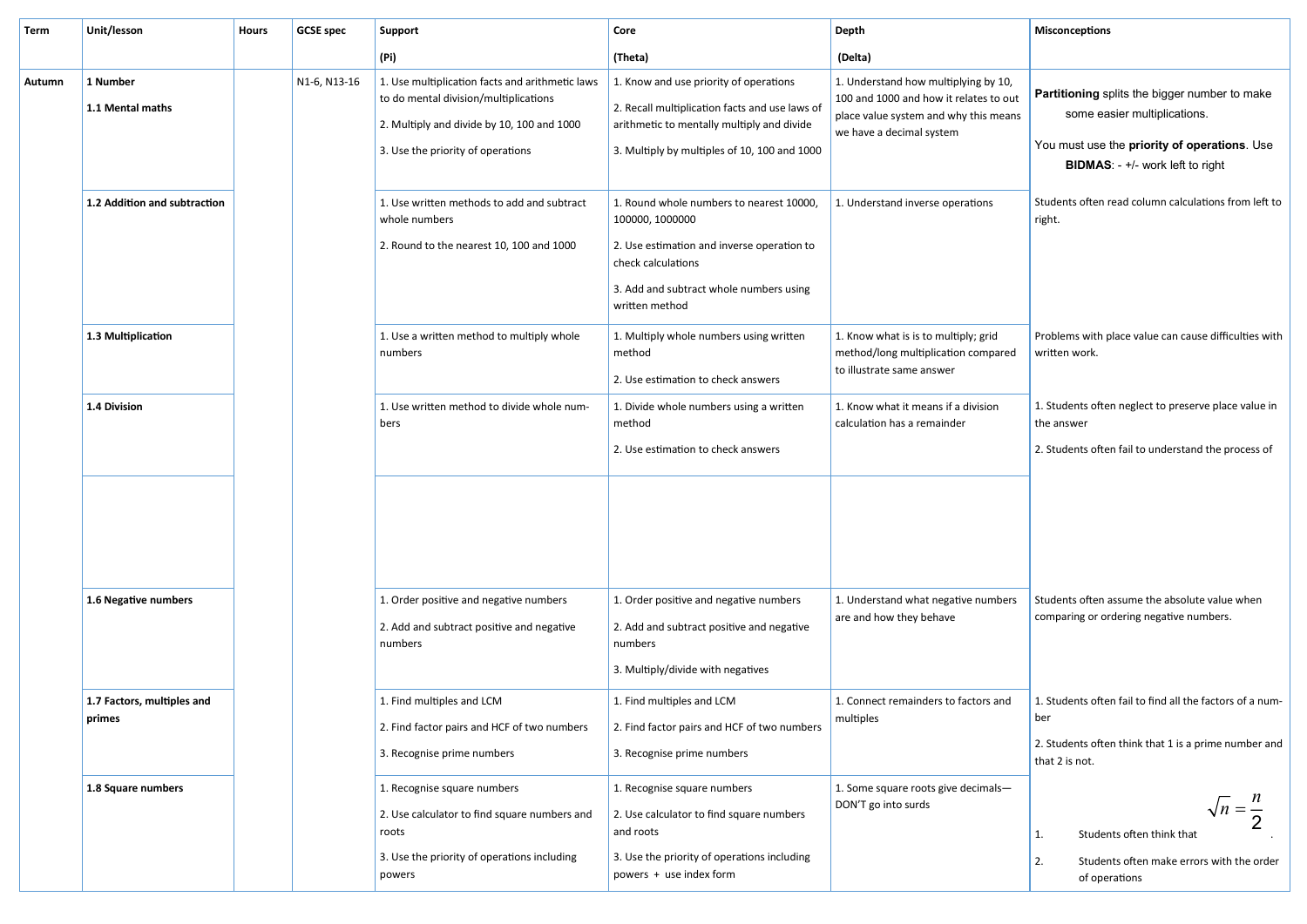| Term   | Unit/lesson                                               | <b>Hours</b> | <b>GCSE</b> spec | Support (Pi)                                                                                                                                                         | Core (Theta)                                                                                                                                                                             | Depth (Delta)                                                                                                                                                                                                                                                                                                                        | <b>Misconceptions</b>                                                                                                                                                                                                                |
|--------|-----------------------------------------------------------|--------------|------------------|----------------------------------------------------------------------------------------------------------------------------------------------------------------------|------------------------------------------------------------------------------------------------------------------------------------------------------------------------------------------|--------------------------------------------------------------------------------------------------------------------------------------------------------------------------------------------------------------------------------------------------------------------------------------------------------------------------------------|--------------------------------------------------------------------------------------------------------------------------------------------------------------------------------------------------------------------------------------|
| Autumn | 3 Expressions, functions and<br>formulae<br>3.1 Functions |              | $A1 - 4, A7$     | 1. Find outputs of simple functions written in<br>words and using symbols                                                                                            | 1. Find outputs of simple functions written<br>in words and using symbols<br>2. Describe simple functions in words                                                                       | 1. Understand that a function is a<br>relationship that maps one set of<br>numbers on to another, with each<br>input mapping to exactly one output,<br>and with the maths they know so far, it<br>can use any of the four operations is<br>important.                                                                                | Students sometimes decide what an<br>unknown function is based on only<br>one set of input and output values                                                                                                                         |
|        | 3.2 Simplifying expressions                               |              |                  | 1. Simplify linear algebraic expressions by<br>collecting lie terms                                                                                                  | 1. Simplify linear algebraic expressions by<br>collecting lie terms<br>2. Use letters to represent unknowns in<br>algebraic expressions                                                  | 1. Know what an unknown is, how you<br>can use any letter to represent an<br>unknown number or quantity, and that<br>as they represent numbers, you can<br>add, subtract them in the same way as<br>you do numbers                                                                                                                   | Students may write $5x - 4x = 1x$ .<br>Although it is not incorrect, explain<br>to students that it is not necessary to<br>write the 1.                                                                                              |
|        | 3.3 Simplifying expressions 2                             |              |                  | 1. Multiply and divide algebraic terms<br>2. Use brackets with numbers and letters                                                                                   | 1. Use brackets with numbers and letters<br>2. Multiply and divide algebraic terms                                                                                                       | 1. Know what an unknown is, how you<br>can use any letter to represent an<br>unknown number or quantity, and that<br>as they represent numbers, you can<br>add, subtract them in the same way as<br>you do numbers-including multiply-<br>ing and dividing<br>2. Understand that algebra uses the<br>same arithmetic rules as number | 1. Students often combine unlike<br>terms, e.g. $2p + 3r = 5pr$<br>2. When expanding brackets, stu-<br>dents often multiply only the first<br>term in the bracket by the number<br>outside the bracket, e.g. $4(x + 2) = 4x$<br>$+2$ |
|        | 3.4 Writing expressions                                   |              |                  | 1. Write expressions from word descriptions<br>using addition, subtraction, multiplication and<br>division<br>2. Write expressions to represent function<br>machines | 1. Write expressions from word descrip-<br>tions using addition, subtraction, multipli-<br>cation and division<br>2. Write expressions to represent function<br>machines                 | 1. Begin to understand that an algebra-<br>ic expression can represent a rule, and<br>that writing an algebraic expression<br>may be easier than explaining a rule in<br>words, and easier for the reader to<br>understand                                                                                                           | When writing expressions, students<br>often write subtractions the wrong<br>way round, e.g. writing 3 less than x<br>as $3 - x$ .                                                                                                    |
|        | 3.5 Substituting into formulae                            |              |                  | 1. Substitute positive integers into simple<br>formulae written in words<br>2. Substitute positive integers into formulae<br>written in letters                      | 1. Substitute positive integers into simple<br>formulae written in words<br>2. Substitute positive integers into formu-<br>lae written in letters                                        | 1. Understand that letters are called<br>variables because they can change or<br>vary, but the relationship between<br>them given by the formulae will always<br>remain the same                                                                                                                                                     | Students often substitute incorrectly<br>into a formula. For example, $v = at$<br>when $a = 5$ and $t = 6$ , simply writing v<br>$= 56.$                                                                                             |
|        | 3.6 Writing formulae                                      |              |                  | 1. Write simple formulae in words<br>2. Write simple formulae using letter symbols                                                                                   | 1. Write simple formulae in words<br>2. Write simple formulae using letter sym-<br>bols<br>3. Identify functions and formulae<br>4. Identify the unknowns in a formula and a<br>function | 1. Understand that a formula can be<br>seen a s a rule that tells you how to do<br>a calculation or how to work out the<br>number of something, and writing it in<br>algebra can save time                                                                                                                                           | Students often do not write a formu-<br>la in its simplest form, e.g. writing p<br>$= 5 \degree t$                                                                                                                                   |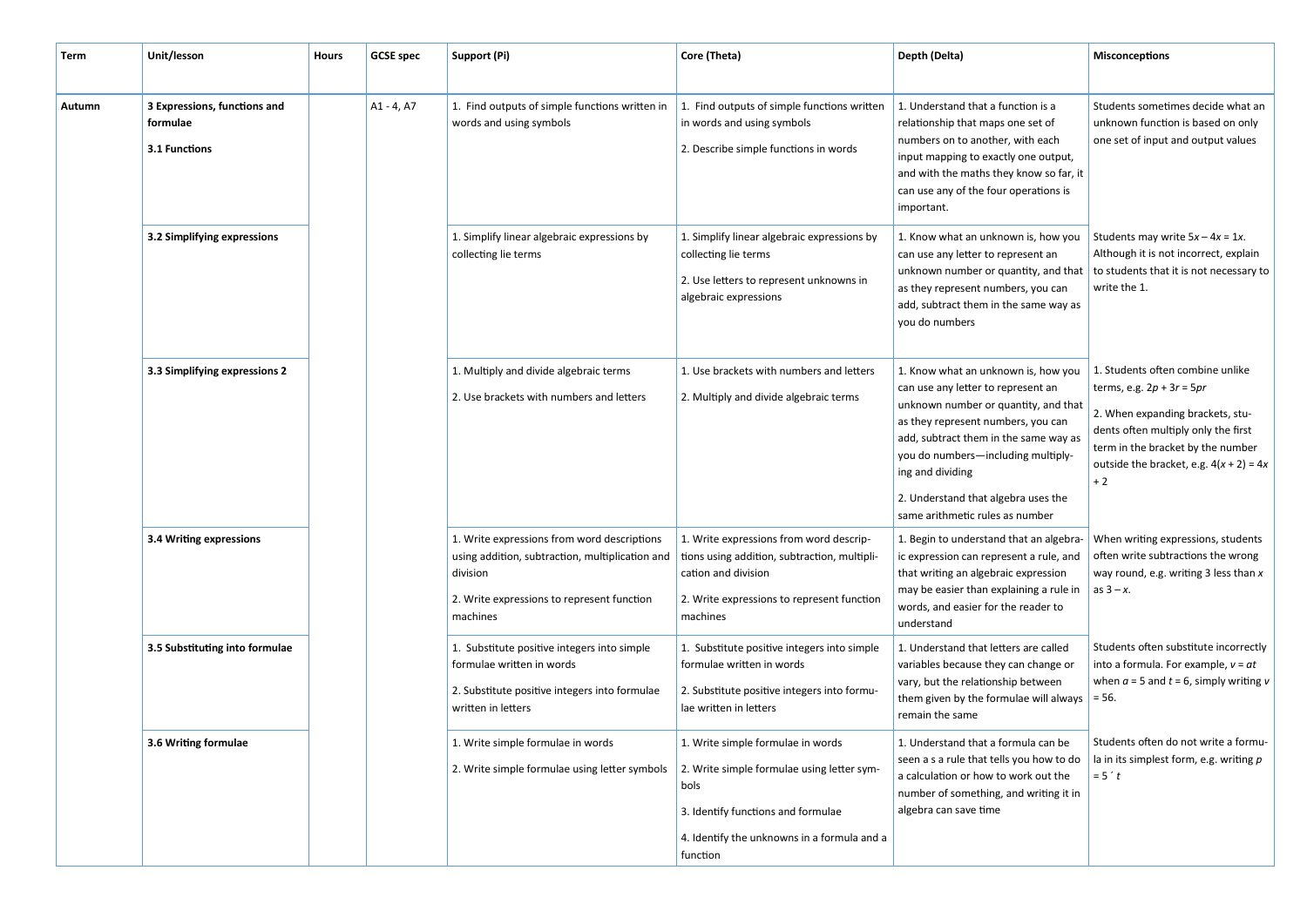| <b>Term</b> | Unit/lesson                                                   | <b>Hours</b> | <b>GCSE</b> spec | Support (Pi)                                                                                                                                                                                   | Core (Theta)                                                                                                                                                                                                     | Depth (Delta)                                                                                                                                     | <b>Misconceptions</b>                                                                                                                                                                                                                  |
|-------------|---------------------------------------------------------------|--------------|------------------|------------------------------------------------------------------------------------------------------------------------------------------------------------------------------------------------|------------------------------------------------------------------------------------------------------------------------------------------------------------------------------------------------------------------|---------------------------------------------------------------------------------------------------------------------------------------------------|----------------------------------------------------------------------------------------------------------------------------------------------------------------------------------------------------------------------------------------|
|             |                                                               |              |                  |                                                                                                                                                                                                |                                                                                                                                                                                                                  |                                                                                                                                                   |                                                                                                                                                                                                                                        |
| Autumn      | 2 Analysing and displaying data<br>2.1 Mode, median and range |              | S2, S4           | 1. Find the mode of a data set, numerical and<br>non-numerical<br>2. Find the median from an odd and even<br>number of values<br>3. Find the range of a data set                               | 1. Find the mode of a data set, numerical and $\vert$ 1. Understand what an average is a<br>non-numerical<br>2. Find the median from an odd and even<br>number of values<br>3. Find the range of a data set      | measure of and what it does/does not<br>represent                                                                                                 | 1. Students forgetting to order<br>data before finding median                                                                                                                                                                          |
|             | 2.2 Displaying data                                           |              |                  | 1. Read and draw pictograms/bar charts/line<br>graphs<br>2. Read and construct tally charts and fre-<br>quency tables<br>3. Find mode and range from a chart or table                          | 1. Read and draw pictograms/bar charts/line<br>graphs<br>2. Read and construct tally charts and fre-<br>quency tables<br>3. Find mode and range from a chart or table                                            | 1. Understand how to chose the best<br>representation for different data sets                                                                     | 1. Students often read frequencies<br>as values and vice-versa in a table<br>where 'frequency' is not labelled<br>2. Students often confuse frequency<br>and mode, giving the frequency of<br>the highest bar rather than the<br>mode. |
|             | 2.3 Grouping data                                             |              |                  | 1. Read and construct grouped tally charts<br>and frequency tables<br>2. Read and construct grouped bar charts for<br>discrete and continuous data<br>3. Find modal class from frequency table | 1. Read and construct grouped tally charts<br>and frequency tables<br>2. Read and construct grouped bar charts for<br>discrete and continuous data<br>3. Find modal class from bar chart or fre-<br>quency table | 1. Understand different averages and<br>what the represent                                                                                        | 1. Students often do not understand<br>they need to add individual frequen-<br>cies to work out the number of<br>people in a survey                                                                                                    |
|             | 2.4 Averages and comparing<br>data                            |              |                  | 1. Calculate mean, median, mode and range<br>of a set of values<br>2. Compare two sets of data using an average<br>or the range                                                                | 1. Calculate mean, median, mode and range<br>of a set of values<br>2. Compare two sets of data using an average<br>or the range                                                                                  | 1. Understand averages and what they<br>represent<br>2. Understand how to use the range to<br>compare data<br>3. Understand which average is most | 1. Students often confuse the differ-<br>ent types of average – mode, medi-<br>an and mean.<br>2. Students often do not understand<br>the need to use context when com-<br>paring data sets.                                           |
|             | 2.5 Line graphs and more bar<br>charts                        |              |                  | 1. Read and draw a line graph<br>2. Read and draw a dual bar chart<br>3. Read and draw a compound bar chart                                                                                    | 1. Read and draw a line graph<br>2. Read and draw a dual bar chart<br>3. Read and draw a compound bar chart                                                                                                      | 1. Understand how to chose the best<br>representation for different types of<br>data                                                              | 1. Students often think that every<br>value on a line in a line graph has<br>meaning.<br>2. Students may use a dot rather<br>than a cross to mark a point.                                                                             |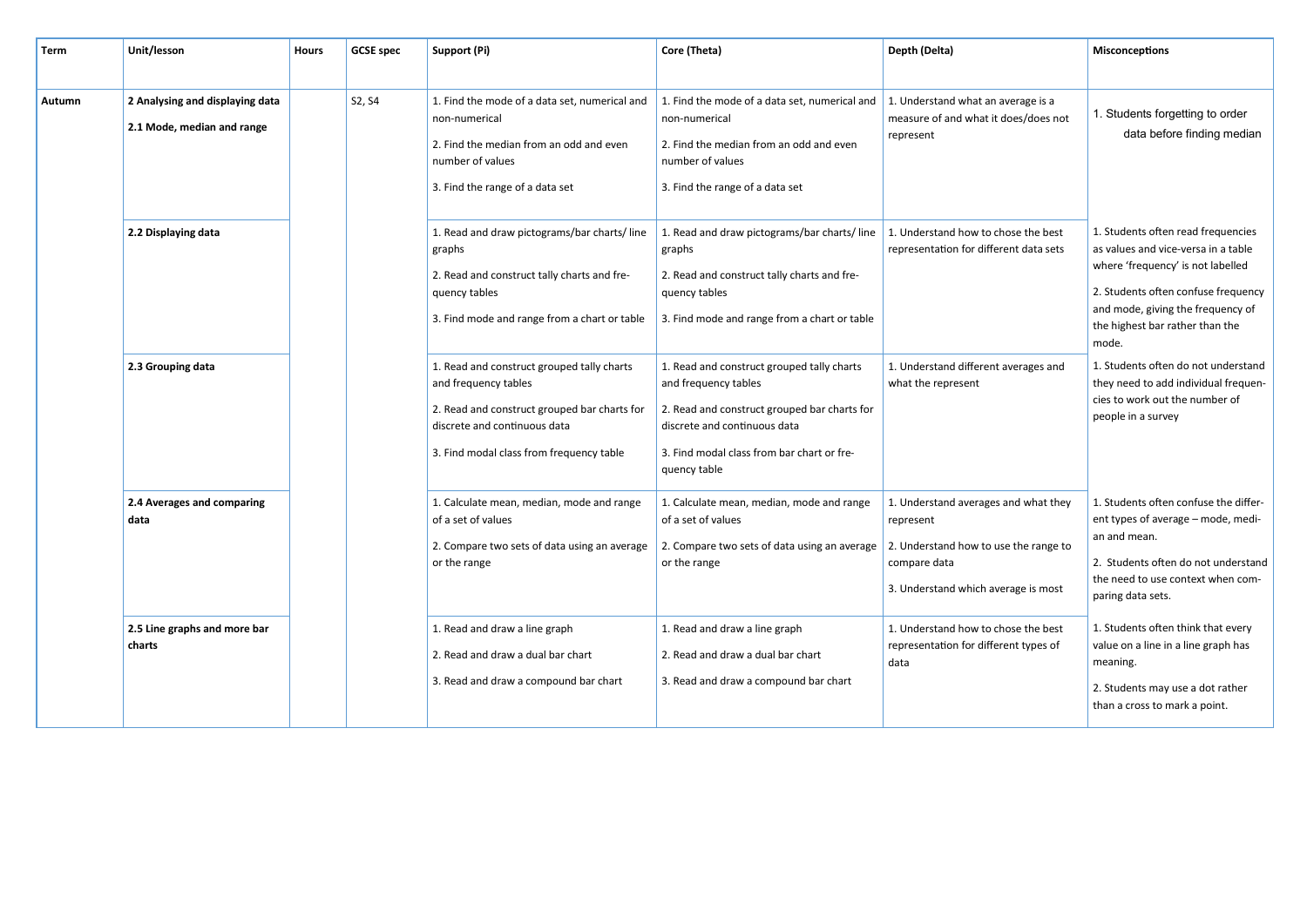| Term   | Unit/lesson                                          | <b>Hours</b>                 | <b>GCSE</b> spec | Support (Pi)                                                                                                                                                                       | Core (Theta)                                                                                                                                                                                                                                                  | Depth (Delta)                                                                                                                                                                                                                     | <b>Misconceptions</b>                                                                                                                                                                    |                                                                                                                                                                                                              |
|--------|------------------------------------------------------|------------------------------|------------------|------------------------------------------------------------------------------------------------------------------------------------------------------------------------------------|---------------------------------------------------------------------------------------------------------------------------------------------------------------------------------------------------------------------------------------------------------------|-----------------------------------------------------------------------------------------------------------------------------------------------------------------------------------------------------------------------------------|------------------------------------------------------------------------------------------------------------------------------------------------------------------------------------------|--------------------------------------------------------------------------------------------------------------------------------------------------------------------------------------------------------------|
| Autumn | 4 Decimals and measures<br>4.1 Decimals and rounding | N1, N2, N13,<br>N15, R1, R2, |                  | G14, G15, G16                                                                                                                                                                      | 1. Measure and draw lines to the nearest<br>millimetre<br>2. Write decimals in order of size<br>3. Round decimals to the nearest whole num-<br>ber                                                                                                            | 1. Measure and draw lines to the nearest<br>millimetre<br>2. Write decimals in order of size<br>3. Round decimals to the nearest whole<br>number and to 1 decimal place<br>4. Round decimals to make estimates of<br>calculations | 1. Understand how to choose suitable<br>numbers to round to when estimating<br>an answer to a calculation (and this is<br>not always rounding up or down to the<br>nearest whole number) | 1. Students often do not measure from 0<br>on a ruler.<br>2. Students often make errors with<br>comparing and ordering numbers with<br>different numbers of decimal places                                   |
|        | 4.2 Length, mass and capacity                        |                              |                  | 1. Multiply and divide by 10, 100 and 1000<br>2. Convert between metric units of length,<br>mass and capacity                                                                      | 1. Multiply and divide by 10, 100 and 1000<br>2. Compare measurements by converting to<br>the same units<br>3. Solve simple problems involving units of<br>measure<br>4. Convert between metric units of length,<br>mass and capacity                         | 1. Understand how all units in the metric<br>system are multiples/divisors of 'base'<br>units and explore relationships<br>2. Understand how decimal parts relate<br>to each other                                                | Students often use the wrong operation<br>$('10 instead of \div10) when converting$<br>between units.                                                                                    |                                                                                                                                                                                                              |
|        | 4.3 Scales and measures                              |                              |                  |                                                                                                                                                                                    |                                                                                                                                                                                                                                                               |                                                                                                                                                                                                                                   | 1. Read scales<br>2. Use scale diagrams                                                                                                                                                  | 1. Use scale diagrams<br>2. Read scales on a range of measuring equip-<br>ment<br>3. Write decimal measures as two related<br>units of measures<br>4. Interpret metric measures displayed on a<br>calculator |
|        | 4.4 Working with decimals<br>mentally                |                              |                  | 1. Multiply decimals by multiples of 10 and<br>100<br>2. Multiply decimals mentally<br>3. Understand where to position the decimal<br>point by considering equivalent calculations | 1. Multiply decimals by 10, 100 and 1000<br>2. Multiply decimals mentally<br>3. Check a result by considering whether it is<br>of the right order of magnitude<br>4. Understand where to position the decimal<br>point by considering equivalent calculations | 1. Explore patterns in place value multi-<br>plication decimal calculations<br>2. Understand the inverse operations of<br>multiplication and division in relation to<br>place value decimal calculations                          | Students often make errors identifying<br>the number of decimal places when<br>multiplying. Encourage students to<br>estimate calculations first.                                        |                                                                                                                                                                                                              |
|        | 4.5 Working with decimals                            |                              |                  | 1. Add and subtract decimals<br>2. Multiply and divide decimals                                                                                                                    | 1. Add and subtract decimals<br>2. Multiply and divide decimals by single digit<br>whole numbers<br>3. Divide numbers that give decimal answers                                                                                                               | 1. Understand when is the most appro-<br>priate time to use a written or a mental<br>method of calculation                                                                                                                        | 1. Students often fail to line up decimal<br>points when adding or subtracting.<br>2. Students often do not use estimation<br>to check the results of multiplication                     |                                                                                                                                                                                                              |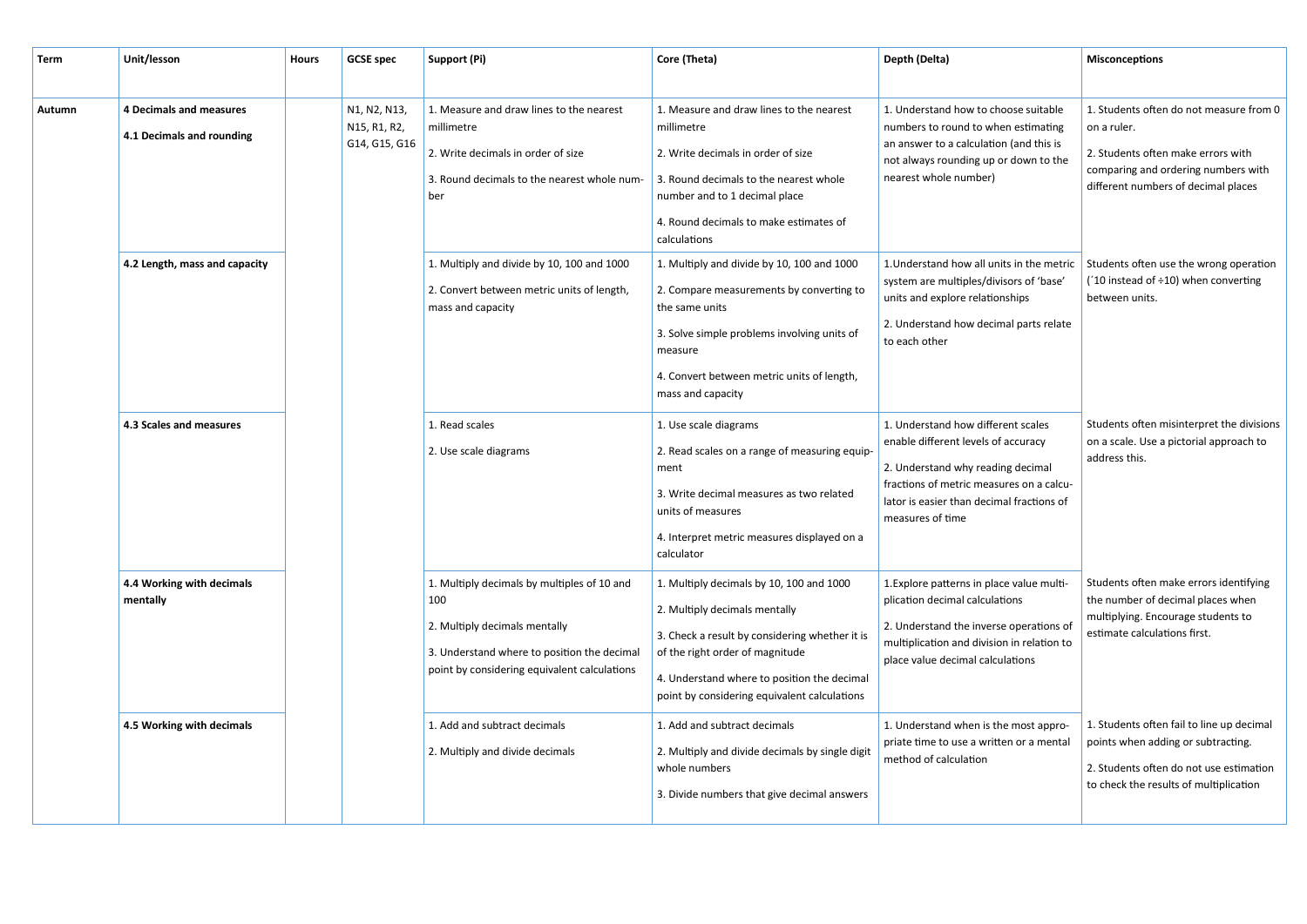| <b>Term</b>   | Unit/lesson               | Hours | <b>GCSE</b> spec                              | Support (Pi)                                                                                                                                        | Core (Theta)                                                                                                                                            | Depth (Delta)                                                                                                                                                                                                                                             | <b>Misconceptions</b>                                                                                                                                                |
|---------------|---------------------------|-------|-----------------------------------------------|-----------------------------------------------------------------------------------------------------------------------------------------------------|---------------------------------------------------------------------------------------------------------------------------------------------------------|-----------------------------------------------------------------------------------------------------------------------------------------------------------------------------------------------------------------------------------------------------------|----------------------------------------------------------------------------------------------------------------------------------------------------------------------|
|               |                           |       |                                               |                                                                                                                                                     |                                                                                                                                                         |                                                                                                                                                                                                                                                           |                                                                                                                                                                      |
| <b>Autumn</b> | 4.6 Perimeter             |       | N1, N2, N13,<br>N15, R1, R2,<br>G14, G15, G16 | 1. Work out perimeter of squares, rectangles<br>and regular polygons<br>2. Calculate perimeter of shapes made from<br>rectangles                    | 1. Work out the perimeter of composite<br>shapes and polygons<br>2. Solve perimeter problems                                                            | 1. Understand how to deduce formu-<br>lae for perimeters of different shapes                                                                                                                                                                              | 1. Students often use the wrong<br>calculation for perimeter and area<br>2. Students often do not collect<br>terms accurately when using alge-<br>braic expressions. |
|               | 4.7 Area                  |       |                                               | 1. Find area of shapes by counting squares<br>2. Find the area of rectangles and squares<br>3. Calculate the area of shapes made from<br>rectangles | 1. Find area of irregular shapes by counting<br>squares<br>2. Calculate the areas of shapes made from<br>rectangles<br>3. Solve problems involving area | 1. Understand that shapes can have<br>the same area, but different perime-<br>ters; and shapes can have the same<br>perimeter but different areas<br>2. Know why area is measured in<br>square units, and length/perimeter is<br>measured in linear units | 1. Students sometimes multiply by 2<br>when squaring.<br>2. Students often do not know or<br>recognise square roots of square<br>numbers                             |
|               | 4.8 More units of measure |       |                                               | 1. Choose suitable units to measure area<br>2. Use units of measure to solve problems<br>3. Use metric and imperial units                           | 1. Choose suitable units to estimate length<br>and area<br>2. Use units of measure to solve problems<br>3. Use metric and imperial units                | 1. Understand that to compare<br>measures in different units, they must<br>all be converted to the same unit<br>2. Understand how to make choices<br>about which unit to convert measures<br>to                                                           | Students often do not understand<br>the relationship between metric and<br>imperial units.                                                                           |

| 1.5 Money and time<br>1. Round to the nearest pound or penny<br>2. Use calculator to solve problems about<br>time/money | 1. Round to nearest whole pound or penny<br>2. Interpret calculator display in different<br>contexts<br>3. Solve problems involving money and time | 1. Understand how multiplying by 10,<br>100 and 1000 and how it relates to out<br>I place value system and why this means<br>we have a decimal system related to<br>  money | 1. Students often interpret a calculator display<br>incorrectly, either<br>reading 3.5 as 'three pounds and five pence'<br>2. seeing 3.40 as 3 hours 40 minutes. |
|-------------------------------------------------------------------------------------------------------------------------|----------------------------------------------------------------------------------------------------------------------------------------------------|-----------------------------------------------------------------------------------------------------------------------------------------------------------------------------|------------------------------------------------------------------------------------------------------------------------------------------------------------------|
|-------------------------------------------------------------------------------------------------------------------------|----------------------------------------------------------------------------------------------------------------------------------------------------|-----------------------------------------------------------------------------------------------------------------------------------------------------------------------------|------------------------------------------------------------------------------------------------------------------------------------------------------------------|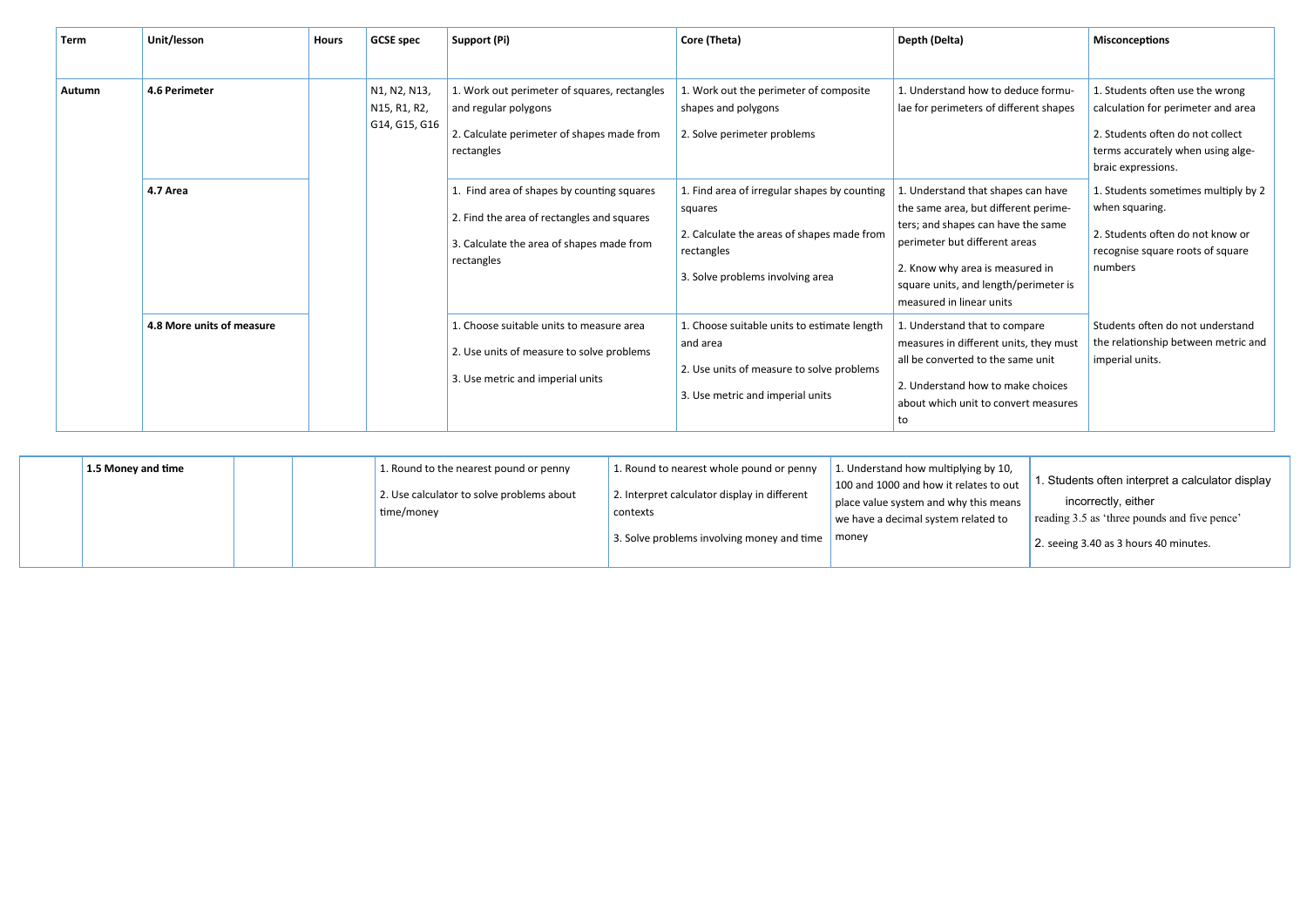| Term          | Unit/lesson                                                      | <b>Hours</b>   | <b>GCSE spec</b>            | Support (Pi)                                                                                                                                                                              | Core (Theta)                                                                                                                                                                 | Depth (Delta)                                                                                                                                           | <b>Misconceptions</b>                                                                                                                                                                                                                                                                                 |                                                                                                                                |                                        |                                                                                                                |
|---------------|------------------------------------------------------------------|----------------|-----------------------------|-------------------------------------------------------------------------------------------------------------------------------------------------------------------------------------------|------------------------------------------------------------------------------------------------------------------------------------------------------------------------------|---------------------------------------------------------------------------------------------------------------------------------------------------------|-------------------------------------------------------------------------------------------------------------------------------------------------------------------------------------------------------------------------------------------------------------------------------------------------------|--------------------------------------------------------------------------------------------------------------------------------|----------------------------------------|----------------------------------------------------------------------------------------------------------------|
|               |                                                                  |                |                             |                                                                                                                                                                                           |                                                                                                                                                                              |                                                                                                                                                         |                                                                                                                                                                                                                                                                                                       |                                                                                                                                |                                        |                                                                                                                |
| <b>Spring</b> | 5 Fractions and percentages<br>5.1<br><b>Comparing fractions</b> | $\mathbf{1}$   | N2, N8, N10,<br>N12, R3, R9 | 1. Use fraction notation to describe parts of a<br>shape<br>2. Compare simple fractions                                                                                                   | 1. Use fraction notation to describe parts of<br>a shape<br>2. Compare simple fractions<br>3. Use a diagram to compare two or more<br>simple fractions<br>4. Order fractions | 1. Know that, for unit fractions, the<br>larger the denominator, the smaller<br>the value of the fractions                                              | 1. When working out the fraction<br>shaded, students often give an an-<br>swer of number shaded (as the<br>numerator) and number unshaded<br>(as the denominator),<br>2. When comparing unit fractions,<br>students assume that the fraction<br>with the bigger denominator is the<br>bigger fraction |                                                                                                                                |                                        |                                                                                                                |
|               | 5.2<br><b>Simplifying fractions</b>                              | $\mathbf{1}$   |                             | Change an improper fraction to a<br>1.<br>mixed number<br>2.<br>Identify equivalent fractions<br>3.<br>Simplify fractions by dividing numer-<br>ator and denominator by common<br>factors | 1. Change an improper fraction to a mixed<br>number<br>2. Identify equivalent fractions<br>3. Simplify fractions by dividing numerator<br>and denominator by common factors  | 1. Understand that simplifying frac-<br>tions can make them easier to visualise                                                                         | Students often write mixed numbers<br>incorrectly. For example, writing<br>$\frac{5}{3}$<br>as<br>(because)<br>$5 \div 3 = 1 r 2$ ).                                                                                                                                                                  |                                                                                                                                |                                        |                                                                                                                |
|               | 5.3<br><b>Working with fractions</b>                             | $\overline{2}$ |                             | 1. Add and subtract simple fractions<br>2. Calculate simple fractions of an amount                                                                                                        | 1. Add and subtract simple fractions<br>2. Calculate simple fractions of an amount                                                                                           | 1. Understand inverse operations<br>relating to fractions                                                                                               | When adding fractions, students<br>often add the denominators as well<br>as add the numerators                                                                                                                                                                                                        |                                                                                                                                |                                        |                                                                                                                |
|               | 5.4<br><b>Fractions and decimals</b>                             | $\mathbf{1}$   |                             |                                                                                                                                                                                           |                                                                                                                                                                              |                                                                                                                                                         | 1. Work with equivalent fractions and deci-<br>mals<br>2. Write one quantity as a fraction of another                                                                                                                                                                                                 | 1. Work with equivalent fractions and<br>decimals are also fractions<br>decimals<br>2. Write one quantity as a fraction of an- | 1. Understand that all 1, 2 and 3place | Students often do not use the total<br>as the denominator when writing<br>one number as a fraction of another. |
|               | 5.5<br><b>Understanding percentages</b>                          | $\mathbf{1}$   |                             | 1. Understand percentage as 'the number of<br>parts per 100'<br>2. Convert a percentage to a fraction or a<br>decimal                                                                     | 1. Understand percentage as 'the number<br>of parts per 100'<br>2. Convert a percentage to a fraction or a<br>decimal<br>3. Work with equivalent percentages,                | 1. Students often write 0.8 as 8% or<br>1. Understand when it's easier to<br>similar<br>compare proportions using fractions,<br>decimals or percentages |                                                                                                                                                                                                                                                                                                       |                                                                                                                                |                                        |                                                                                                                |
|               | 5.6<br><b>Percentages of amounts</b>                             | $\mathbf{1}$   |                             | 1. Calculate percentages                                                                                                                                                                  | 1. Use different strategies to calculate with<br>percentages<br>2. Express one quantity as a percentage of<br>another                                                        | 1. . Working with fractions and per-<br>centages that are >1 and what this<br>means                                                                     | Students think that, because you<br>divide by 10 when finding 10%,<br>therefore you divide by 20 when<br>finding 20%.                                                                                                                                                                                 |                                                                                                                                |                                        |                                                                                                                |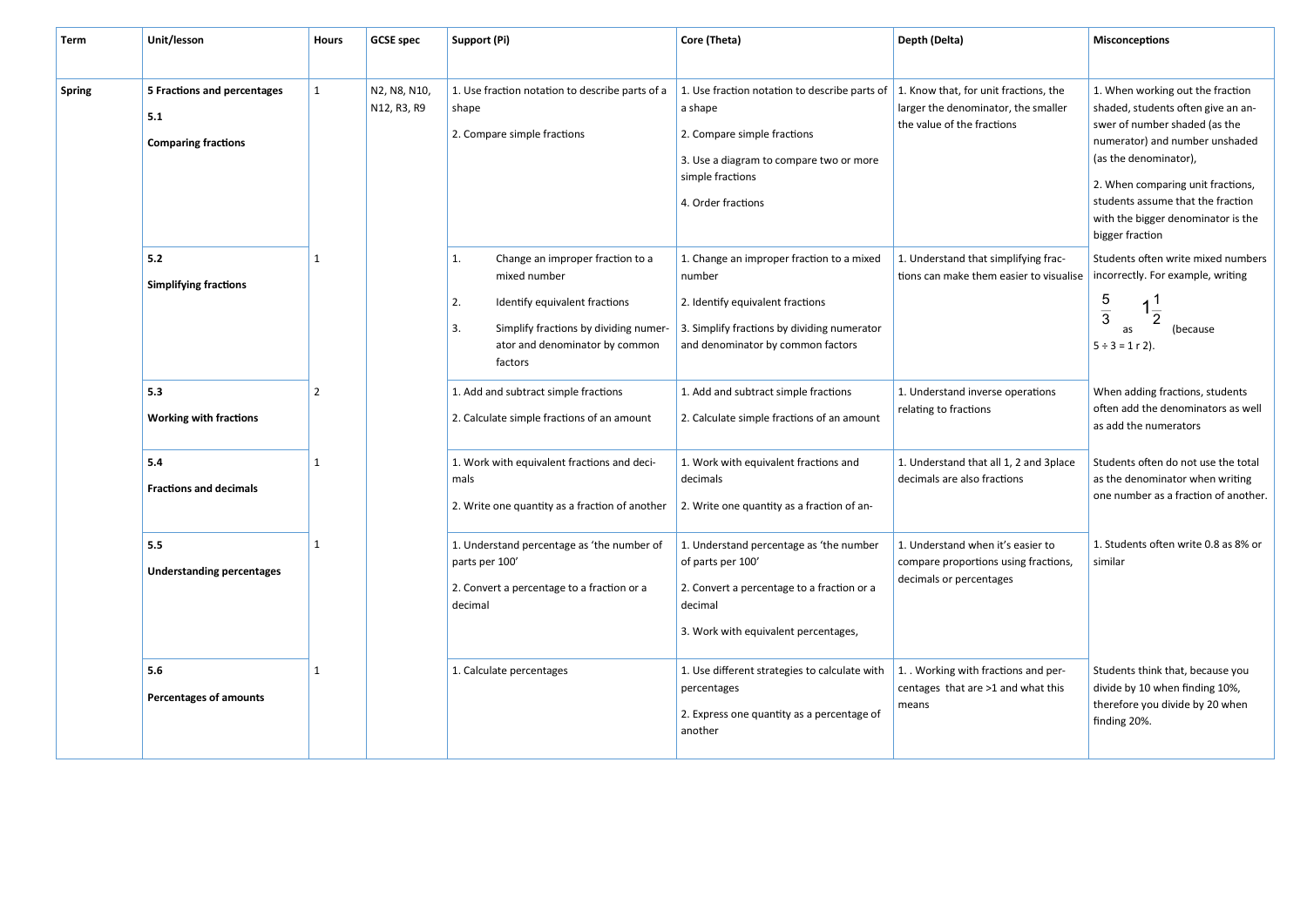| Term          | Unit/lesson                                       | <b>Hours</b>   | <b>GCSE</b> spec | Support (Pi)                                                                                                                                        | Core (Theta)                                                                                                                                                       | Depth (Delta)                                                                                                                                                                                                                                                                              | <b>Misconceptions</b>                                                                                                                                                                                                                                 |
|---------------|---------------------------------------------------|----------------|------------------|-----------------------------------------------------------------------------------------------------------------------------------------------------|--------------------------------------------------------------------------------------------------------------------------------------------------------------------|--------------------------------------------------------------------------------------------------------------------------------------------------------------------------------------------------------------------------------------------------------------------------------------------|-------------------------------------------------------------------------------------------------------------------------------------------------------------------------------------------------------------------------------------------------------|
|               |                                                   |                |                  |                                                                                                                                                     |                                                                                                                                                                    |                                                                                                                                                                                                                                                                                            |                                                                                                                                                                                                                                                       |
| <b>Spring</b> | 6. Probability<br>6.1 The language of probability | $\mathbf{1}$   | P2, P3, P4       | 1. Use the language of probability<br>2. Use a probability scale with words<br>3. Understand the probability scale from 0 to                        | 1. Use the language of probability<br>2. Use a probability scale with words<br>3. Understand the probability scale from 0<br>to $1$                                | 1. 'Unlikely' and 'likely' have precise<br>meetings in probability than everyday<br>language<br>2. Assigning numerical values to proba-<br>bilities can help us compare them<br>more accurately                                                                                            | Students may confuse<br>equally likely with even<br>chance.                                                                                                                                                                                           |
|               | 6.2 Calculating probability                       | $\mathbf{1}$   |                  | 1. Identify outcomes of an event<br>2. Calculate probabilities                                                                                      | 1. Identify outcomes of an event<br>2. Calculate probability based on equally<br>likely outcomes<br>3. Use probability scale from 0 to 1                           | 1. Know that probability can be repre-<br>sented as a fraction, decimal or a<br>percentage (and how you choose<br>which to use for a given question)<br>2. There may be n outcomes, but the<br>probability of each is only 1/n if the<br>outcomes are equally likely                       | 1. Students may not include out-<br>comes that appear identical.<br>2. Students may not understand the<br>difference between an event and an<br>outcome.<br>3. Students may calculate probabil-<br>ity using outcomes that are not<br>equally likely. |
|               | 6.3 More probability calcula-<br>tions            | $\mathbf{1}$   |                  | 1. Use probability notation<br>2. Calculate the probability of an event not<br>happening                                                            | 1. Calculate more complex probabilities<br>2. Calculate the probability of an event not<br>happening                                                               | 1. Understand that when there are<br>outcomes A, B and C, $P(A \text{ or } B) = P(A)$<br>+ $P(B)$ , and that $P(A)$ + $P(B)$ + $PC = 1$                                                                                                                                                    | When answering Depth questions<br>students may count the same out-<br>come twice.                                                                                                                                                                     |
|               | 6.4 Experimental probability                      | $\overline{2}$ |                  | 1. Estimate probability based on experimental<br>data                                                                                               | 1. Record date from a simple experiment<br>2. Estimate probability based on experi-<br>mental data<br>3. Make conclusions based on the results of<br>an experiment | 1. Understand that experimental prob-<br>ability is always an estimate, and for<br>some contexts you can only use exper-<br>imental probability as it is not possible<br>to calculate a theoretical probability<br>2. Understand why more trials lead to<br>better estimate of probability | Students may feel that estimated/<br>experimental probability is inferior<br>to 'exact' or theoretical probability<br>based on equally likely outcomes.                                                                                               |
|               | <b>6.5 Expected outcomes</b>                      | $\mathbf{1}$   |                  | 1. Use probability to estimate the expected<br>number of outcomes<br>2. Apply probabilities from simple experi-<br>mental data in simple situations | 1. Use probability to estimate the expected<br>number of outcomes<br>2. Apply probabilities from simple experi-<br>mental data in simple situations                | 1. Understand that if an event has the<br>probability 1/3 then we expect it to<br>happen 1 in 3 times, but that doesn't<br>mean that it will definitely happen 1 in<br>3 times                                                                                                             | When playing a game, students<br>may forget to subtract the<br>entrance fee from the prize.<br>Point out the difference<br>between 'prize' and                                                                                                        |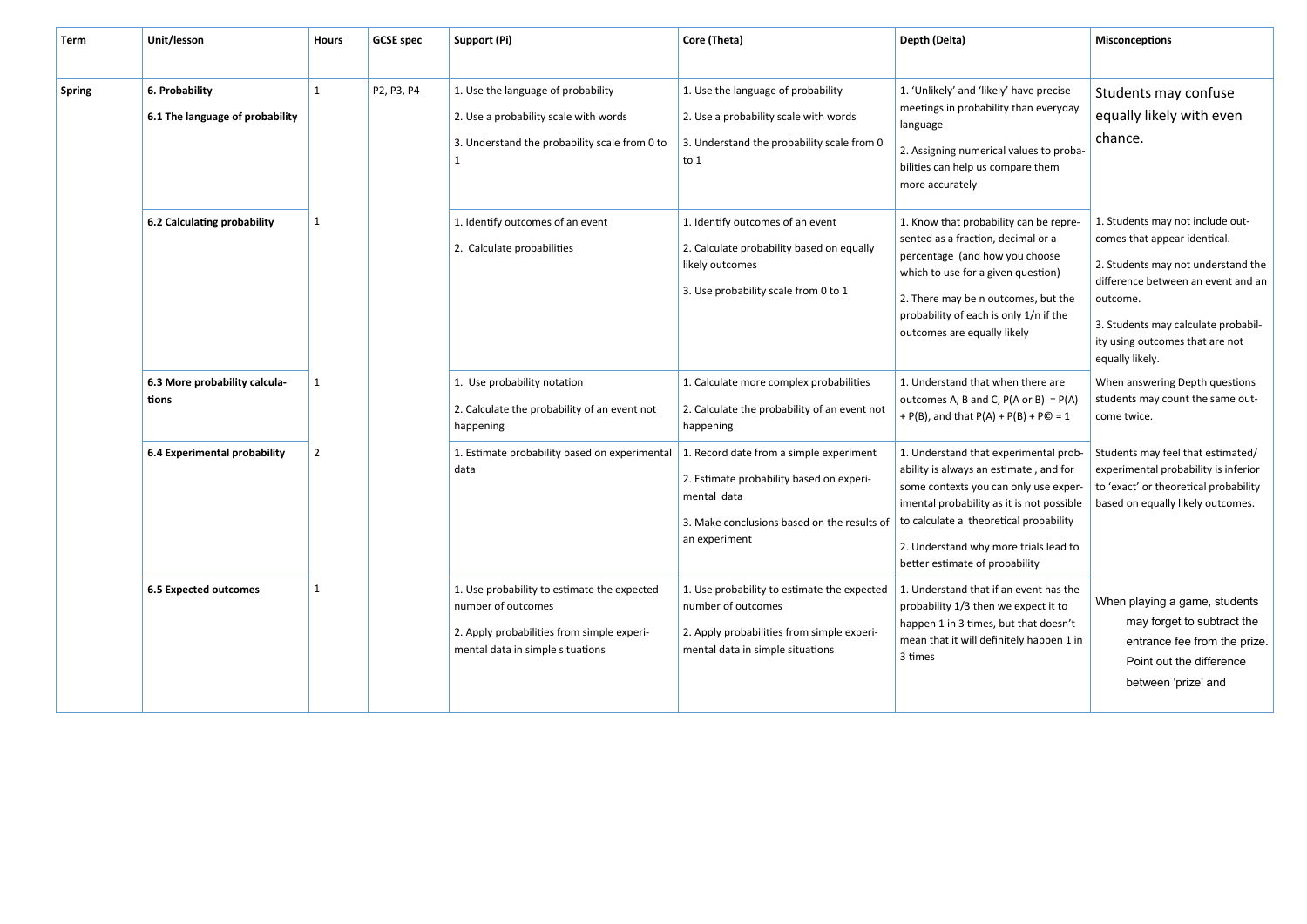| Term          | Unit/lesson                                      | <b>Hours</b>   | <b>GCSE</b> spec      | Support (Pi)                                                                                                                                                          | Core (Theta)                                                                                                                                                                                     | Depth (Delta)                                                                                                                                                                                                                                                                          | <b>Misconceptions</b>                                                                                                                                                                                                                                                                                                                                                                                         |
|---------------|--------------------------------------------------|----------------|-----------------------|-----------------------------------------------------------------------------------------------------------------------------------------------------------------------|--------------------------------------------------------------------------------------------------------------------------------------------------------------------------------------------------|----------------------------------------------------------------------------------------------------------------------------------------------------------------------------------------------------------------------------------------------------------------------------------------|---------------------------------------------------------------------------------------------------------------------------------------------------------------------------------------------------------------------------------------------------------------------------------------------------------------------------------------------------------------------------------------------------------------|
| <b>Spring</b> | 7. Ratio and proportion<br>7.1 Direct proportion | $\overline{2}$ | R3, R4, R5, R7,<br>R8 | 1. Use direct proportion in simple contexts<br>2. Solve simple problems involving direct<br>proportion                                                                | 1. Use direct proportion in simple contexts<br>2. Solve simple problems involving direct<br>proportion<br>3. Use the unitary method to solve simple<br>word problems involving direct proportion | 1. Understand when scaling/doubling/<br>halving may be more or less efficient<br>than the unitary method, to solve<br>direct proportion problems<br>2. Understand that when two quanti-<br>ties are in direct proportion, when one<br>increase the other increases at the<br>same rate | Students sometimes do not find the<br>value of one item first when answer-<br>ing a question that requires the use<br>of the unitary method.                                                                                                                                                                                                                                                                  |
|               | 7.2 Writing ratios                               | $\mathbf{1}$   |                       | 1. Use ratio notation<br>2. Reduce a ratio to its simplest form                                                                                                       | 1. Use ratio notation<br>2. Reduce a ratio to its simplest form<br>3. Reduce a three part ratio to its simplest<br>form by cancelling                                                            | 1. Understand how to use ratios to<br>make comparisons                                                                                                                                                                                                                                 | 1. Students sometimes write a ratio<br>in the wrong order.<br>2. Students sometimes fail to write a<br>ratio in its simplest form.                                                                                                                                                                                                                                                                            |
|               | 7.3 Using ratios                                 | $\overline{2}$ |                       | 1. Find equivalent ratios<br>2. Divide a quantity into two parts in a given<br>ratio<br>3. Solve word problems involving ratios                                       | 1. Find equivalent ratios<br>2. Divide a quantity into two parts in a<br>given ratio<br>3. Solve word problems involving ratios<br>4. Use ratios and measures                                    | 1. Understand the multiplicative na-<br>ture of ratio<br>2. Know the relationship between<br>units of capacity, length and weight                                                                                                                                                      | 1. When dividing an amount in a<br>ratio, e.g. £12 in the ratio 2 : 3,<br>students sometimes work out $12 \div 2$<br>and $12 \div 3$ .<br>2. Students sometimes assume that<br>questions which involve using a ratio<br>to find one part when the other is<br>known are 'share in a given ratio'<br>questions<br>3. Students sometimes do not know<br>whether to multiply or divide when<br>converting units. |
|               | 7.4 Ratios, proportion and<br>fractions          | $\mathbf{1}$   |                       | 1. Use fractions to describe proportions<br>2. Understand relationship between ratios<br>and proportions                                                              | 1. Use fractions to describe proportions<br>2. Understand and use the relationship<br>between fractions, ratio and proportion                                                                    | 1. Understand the relationship be-<br>tween ratio and proportion<br>2. Understand that ratio is another<br>way of comparing parts<br>3 Understand how this relates to<br>comparing parts when written in frac-<br>tion form                                                            | When changing a ratio to a fraction,<br>students sometimes do not write the<br>total as the denominator, e.g. when<br>given a ratio of boys : girls = $2:3$ ,<br>2<br>$\overline{3}$<br>are boys.<br>they write                                                                                                                                                                                               |
|               | 7.5 Proportions and percent-<br>ages             | 1              |                       | 1. Use percentages to describe proportions<br>2. Use percentages to compare simple pro-<br>portions<br>3. Understand the relationship between ratio<br>and proportion | 1. Use percentages to describe proportions<br>2. Use percentages to compare simple<br>proportions<br>3. Understand the relationship between<br>percentages, ratio and proportion                 | 1. Understand that ratio is simply<br>another way of comparing parts, and<br>how this relates to comparing parts in<br>percentage form<br>2. Understand how to decide when it is<br>better/more efficient to use ratios or<br>proportion to make comparisons                           | When changing a ratio to a percent-<br>age, sometimes students do not<br>write the total as the denominator<br>of the initial fraction.                                                                                                                                                                                                                                                                       |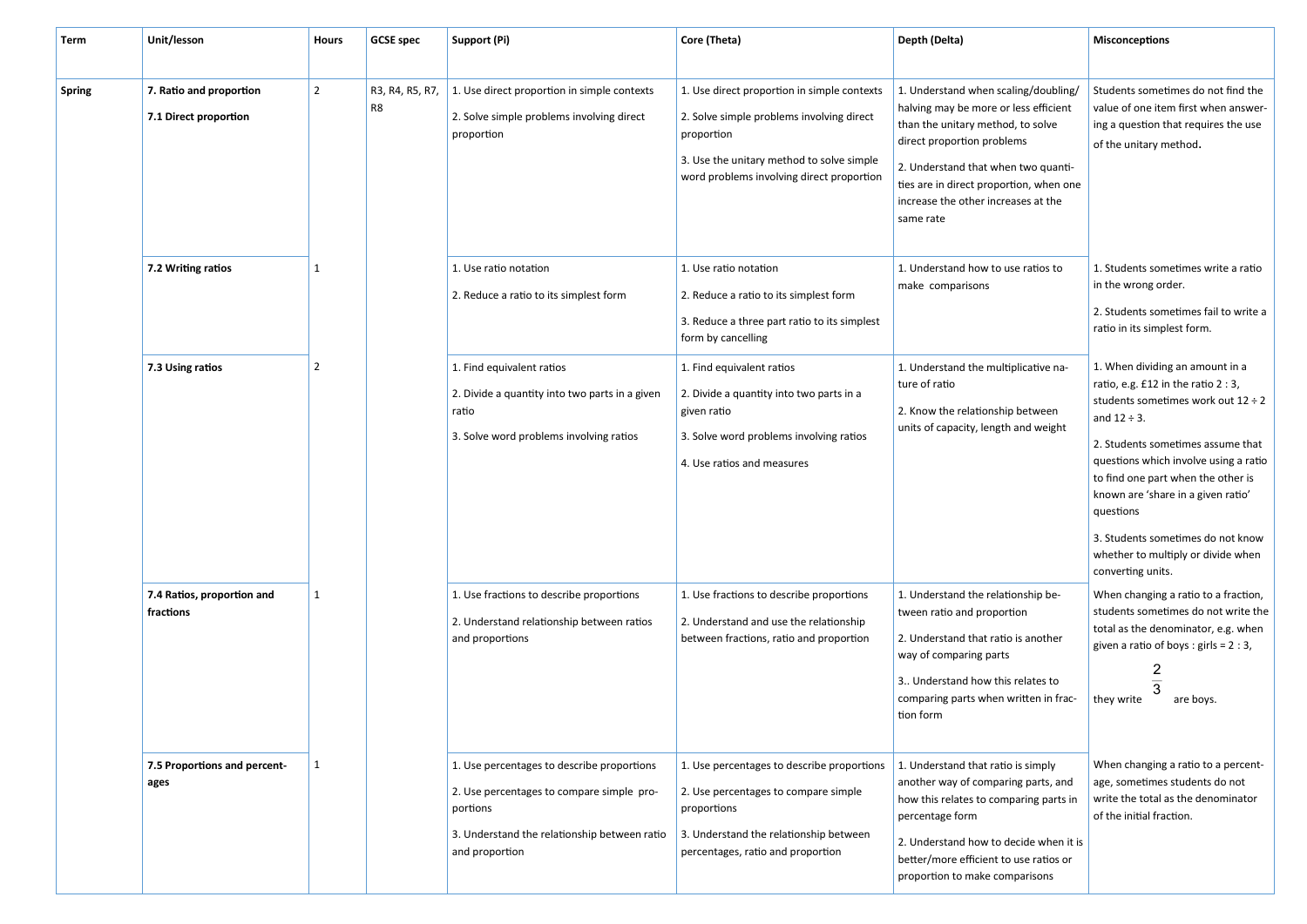| Term   | Unit/lesson                                 | <b>Hours</b>   | <b>GCSE</b> spec   | Support (Pi)                                                                                                                                                         | Core (Theta)                                                                                                                                                         | Depth (Delta)                                                                                                                                                                                                                                                                              | <b>Misconceptions</b>                                                                                                                              |
|--------|---------------------------------------------|----------------|--------------------|----------------------------------------------------------------------------------------------------------------------------------------------------------------------|----------------------------------------------------------------------------------------------------------------------------------------------------------------------|--------------------------------------------------------------------------------------------------------------------------------------------------------------------------------------------------------------------------------------------------------------------------------------------|----------------------------------------------------------------------------------------------------------------------------------------------------|
|        | 8 Lines and Angles                          |                |                    |                                                                                                                                                                      |                                                                                                                                                                      |                                                                                                                                                                                                                                                                                            |                                                                                                                                                    |
| Summer | 8.1 Measuring and drawing<br>angles         | $\overline{2}$ | G1, G3, G4,<br>G15 | 1. Use a protractor to measure and draw<br>angles                                                                                                                    | 1. Use a protractor to measure and draw<br>angles<br>2. Recognise acute, reflex and obtuse an-<br>gles                                                               | 1. When do you need to measure and<br>when can you just estimate angles<br>2. Understand the possible types of<br>angles on a straight line, round a poin<br>t, and in shapes<br>3. Know and understand why a pro-<br>tractor has two scales, and which to<br>use to measure a given angle | 1. Students sometimes do not see<br>angle as a measure of turn.<br>2. Students fail to measure angles<br>correctly with a protractor.              |
|        | 8.2 Lines, angles and triangles             | $\mathbf{1}$   |                    | 1. Name and label lines, angles and triangles<br>2. Estimate the size of angles                                                                                      | 1. Estimate the size of angles<br>2. Describe and label the lines, angles and<br>triangles<br>3. Identify angle and side properties of<br>triangles                  | 1. Understand how to draw a diagram<br>from written instructions<br>2. Classify triangles using more than<br>one name                                                                                                                                                                      | 1. Students sometimes do not use a<br>protractor incorrectly.<br>2. Students sometimes assume that<br>all triangles have 3 lines of sym-<br>metry. |
|        | 8.3 Drawing triangles accurately $\sqrt{2}$ |                |                    | 1. Use a ruler and protractor to draw triangles $\vert$ 1. Use a ruler and protractor to draw trian-<br>accurately                                                   | gles accurately                                                                                                                                                      | 1. Understand you can draw more<br>than one triangle with the same angles<br>and different side lengths (leads into<br>enlargement)<br>2. Given one side and two angles,<br>understand you can only draw one<br>triangle                                                                   | Some students are unable to draw<br>accurately.                                                                                                    |
|        | 8.4 Calculating angles                      | $\mathbf{1}$   |                    | 1. Find missing angles on a straight line and<br>around a point<br>2. Use vertically opposite angles                                                                 | 1. Use rules for angles on a straight line,<br>around a point and vertically opposite<br>angles<br>2. Solve problems involving angles                                | 1. Understand relationship between<br>angles on a straight line and angles<br>around a point<br>2. Understand there is no limit to the<br>amount of angles around a point                                                                                                                  | Students sometimes make simple<br>errors when calculating.                                                                                         |
|        | 8.5 Angles in a triangle                    | 1              |                    | 1. Work out the size of unknown angles in<br>triangles                                                                                                               | 1. Use the rule for sum of angles in trian-<br>gles<br>2. Calculate interior and exterior angles<br>3. Solve angle problems involving triangles                      | 1. Use angles in triangles to solve<br>problems involving other shapes made<br>up of triangles.<br>2. Explore the relationship between<br>exterior and interior angles of a trian-<br>gle                                                                                                  | 1. Sometimes students do not<br>extend a side to form the exterior<br>angle.<br>2. Students often do not subtract<br>correctly from 180°.          |
|        | 8.6 Quadrilaterals                          | 1              |                    | 1. Identify and name types of quadrilaterals<br>2. Use the rule for the sum of angles in a<br>quadrilateral<br>3. Solve angle problems involving quadrilat-<br>erals | 1. Identify and name types of quadrilaterals<br>2. Use the rule for the sum of angles in a<br>quadrilateral<br>3. Solve angle problems involving quadrilat-<br>erals | 1. Know that the order in which you<br>find angles can make solving a problem<br>more or less efficient<br>2. Use angles in quadrilaterals to solve<br>problems involving other shapes made<br>up of quadrilaterals                                                                        | 1. Students often to not calculate<br>correctly.<br>2. Students often fail to remember<br>the names of shapes.                                     |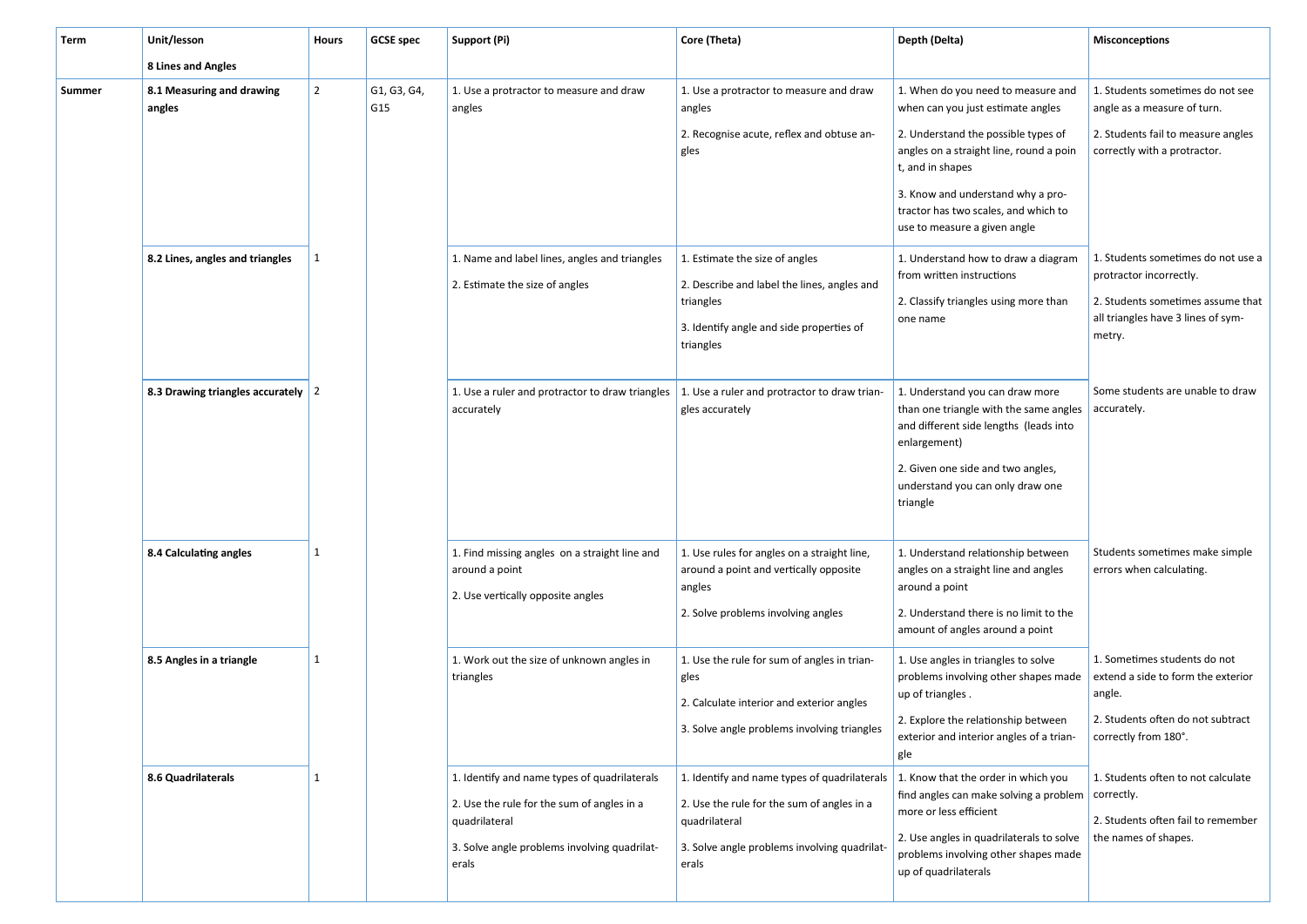| Term   | Unit/lesson                   | Hours          | <b>GCSE spec</b>         | Support (Pi)                                                                                                                                                             | Core (Theta)                                                                                                                                                                                                                                        | Depth (Delta)                                                                                                                                                                                                                                                                                             | <b>Misconceptions</b>                                                                                                                                                                                                                                                |
|--------|-------------------------------|----------------|--------------------------|--------------------------------------------------------------------------------------------------------------------------------------------------------------------------|-----------------------------------------------------------------------------------------------------------------------------------------------------------------------------------------------------------------------------------------------------|-----------------------------------------------------------------------------------------------------------------------------------------------------------------------------------------------------------------------------------------------------------------------------------------------------------|----------------------------------------------------------------------------------------------------------------------------------------------------------------------------------------------------------------------------------------------------------------------|
|        | 9 Sequences and graphs        |                |                          |                                                                                                                                                                          |                                                                                                                                                                                                                                                     |                                                                                                                                                                                                                                                                                                           |                                                                                                                                                                                                                                                                      |
| Summer | 9.1 Sequences                 | $\mathbf{1}$   | A8, A9, A23,<br>A24, A25 | 1. Recognise, describe and continue number<br>sequences<br>2. Generate terms of a sequence using a one-<br>step term-to-term rule<br>3. Find missing terms in a sequence | 1. Recognise, describe and continue num-<br>ber sequences<br>2. Generate terms of a sequence using a<br>one-step term-to-term rule<br>3. Find missing terms in a sequence                                                                           | 1. know that the first term and term-to<br>-term rule together define a sequence.<br>With just one of these, there is an<br>infinite number of sequences that<br>could be generated<br>2. Understand that an infinite se-<br>quence doesn't necessarily tend to $+/-$<br>infinity. E.g. 1/2, 1/4, 1/8     | Sometimes students make basic<br>mistakes when adding and sub-<br>tracting negative numbers and/or<br>decimals.                                                                                                                                                      |
|        | 9.2 Pattern sequences         | $\mathbf{1}$   |                          | 1. Find patterns and rules in sequences<br>2. Describe how a pattern sequence grows                                                                                      | 1. Find patterns and rules in sequences<br>2. Describe how a pattern sequence grows<br>3. Find the midpoint of a line segment                                                                                                                       | 1. Understand that the first pattern<br>gives the first term, and what is added<br>each time is the term to term rule                                                                                                                                                                                     | Students often do not relate the<br>'pattern number' to the term num-<br>ber, instead thinking they are the<br>same, or confusing them.                                                                                                                              |
|        | 9.3 Coordinates and midpoints |                |                          | 1. Read and plot coordinates<br>2. Generate and plot coordinates from a rule<br>3. Find the midpoint of a line segment                                                   | 1. Generate and plot coordinates from a<br>rule<br>2. Solve problems and spot patterns in<br>coordinates<br>3. Find the midpoint of a line segment                                                                                                  | 1. Recognise that the negative coordi-<br>nate axes are extensions of the num-<br>ber line in two directions<br>2. Know and understand that the<br>midpoint is: (the mean of x coordi-<br>nates, the mean of the y coordi-<br>nates), just as midpoint of two num-<br>bers is the mean of the two numbers | 1. Some students confuse $x$ - and $y$ -<br>coordinates (especially when one or<br>the other is 0).<br>2. Some students confuse positive<br>and negative coordinates                                                                                                 |
|        | 9.4 Extending sequences       | $\mathbf{1}$   |                          | 1. Use the term-to-term rule to work out<br>terms in a sequence.<br>2. Recognise and arithmetic sequence<br>3. Recognise a geometric sequence                            | 1. Continue and describe special sequences<br>2. Use the term-to-term rule to work out<br>more terms in the sequence<br>3. Recognise an arithmetic sequence and a                                                                                   | 1. Understand that when you plot an<br>arithmetic sequence, it will always give<br>a straight line. Relate this to 'going up<br>or down in equal size steps' - and this<br>is why we sometimes call them linear<br>sequences                                                                              | Students sometimes think that any<br>sequence that follows a rule is arith-<br>metic e.g. 2, 4, 8, 16,                                                                                                                                                               |
|        | 9.5 Straight-line graphs      | $\overline{2}$ |                          | 1. Recognise, name and plot graphs parallel<br>to the axes<br>2. Recognise, name and plot the graph of $y=x$<br>3. Plot straight lines using table of values             | 1. Recognise, name and plot straight line<br>graphs parallel to the $x-$ or $y-$ axis<br>2. Recognise, name and plot the graphs of<br>$y=x$ and $y=-x$<br>3. Plot straight lines using table of values<br>4. Draw graphs to represent relationships | 1. Understand that the equation of a<br>straight line is a function that gener-<br>ates a y value for every x value, and<br>when you input $x = 1, 2, 3$ , into the<br>function, the y values from an arithme-<br>tic sequence                                                                            | 1. Some students think that the<br>graph of $y = a$ is parallel to the y-axis,<br>and that $x = b$ is parallel to the x-axis.<br>2. Students sometimes think that<br>when $n = 4$ , $3n = 34$ .<br>3. Students don't always draw<br>graphs to the edges of the grid. |
|        | 9.6 Position-to-term rules    | $\mathbf{1}$   |                          | 1. Generate terms of a sequence using a<br>position-to-term rule                                                                                                         | 1. Generate terms of a sequence using<br>position-to-term rule                                                                                                                                                                                      | 1. Understand the connection be-<br>tween : nth term, term-to-term rule or<br>common difference and first term<br>(arithmetic sequences only)                                                                                                                                                             | Some students confuse position-to-<br>term rule and term-to-term rule, as<br>the same operation could be used in<br>both, e.g. a position-to-term rule<br>could be 5n and a 'similar' term-to-<br>term rule could be '5.                                             |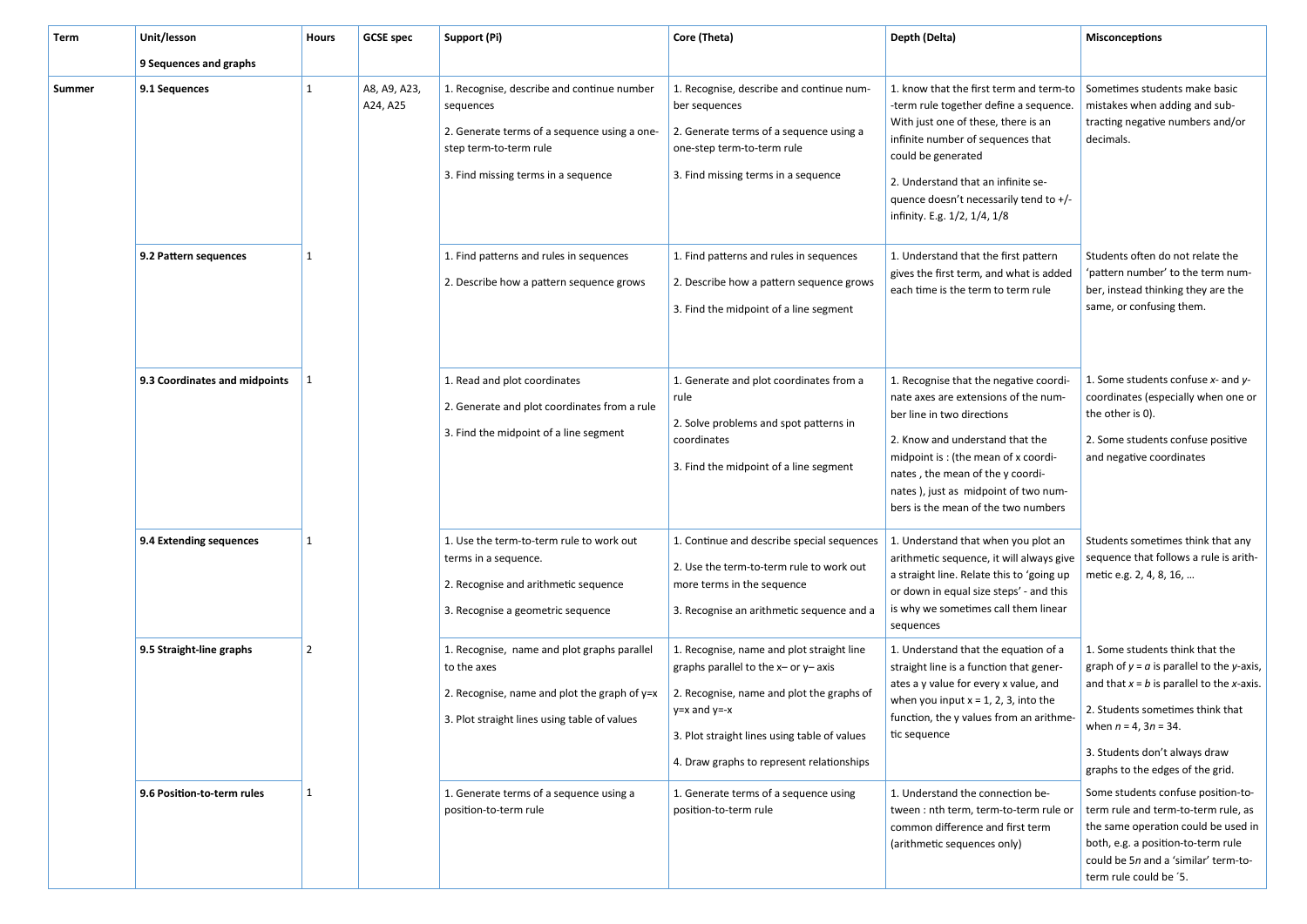| Term          | Unit/lesson                                         | Hours          | <b>GCSE</b> spec | Support (Pi)                                                                                                                                                                 | Core (Theta)                                                                                                                                                                                            | Depth (Delta)                                                                                                                                                                                                                                                                                                                                                                                    | <b>Misconceptions</b>                                                                                                                                                                                                                                                                                                                                         |
|---------------|-----------------------------------------------------|----------------|------------------|------------------------------------------------------------------------------------------------------------------------------------------------------------------------------|---------------------------------------------------------------------------------------------------------------------------------------------------------------------------------------------------------|--------------------------------------------------------------------------------------------------------------------------------------------------------------------------------------------------------------------------------------------------------------------------------------------------------------------------------------------------------------------------------------------------|---------------------------------------------------------------------------------------------------------------------------------------------------------------------------------------------------------------------------------------------------------------------------------------------------------------------------------------------------------------|
|               | <b>10 Transformations</b>                           |                |                  |                                                                                                                                                                              |                                                                                                                                                                                                         |                                                                                                                                                                                                                                                                                                                                                                                                  |                                                                                                                                                                                                                                                                                                                                                               |
| <b>Spring</b> | 10.1 Congruency and enlarge-<br>ments               | $\overline{2}$ | G5, G7, G8       | 1. Identify congruent shapes<br>2. Enlarge shapes using a given scale factor<br>3. Work out the scale factor given an object<br>and its image                                | 1. Identify congruent shapes<br>2. Use the language of enlargement<br>3. Enlarge shapes using given scale factors<br>4. Work out the scale factor given to an<br>object and its image                   | 1. Understand the language of 'scale<br>factor' - scale relating to scaling up/<br>down and multiplicativity; factor re-<br>lating to one measure being divisible<br>by another (also about multiplicativity)<br>2. Understand how ratio and enlarge-<br>ments relate to each other (inc side<br>lengths, perimeter and area)<br>3. Know that enlargements, angles in<br>shapes remain unchanged | 1. Some students confuse congru-<br>ence and similarity or think they are<br>the same.<br>2. Sometimes students do not under-<br>stand enlargement as a multiplica-<br>tive relationship.                                                                                                                                                                     |
|               | 10.2 Symmetry                                       | 1              |                  | 1. Recognise line and rotational symmetry in<br>2D shapes<br>2. Identify all the symmetries of 2D shapes<br>3. Identify reflection symmetry in 3D shapes                     | 1. Recognise line and rotational symmetry<br>in 2D shapes<br>2. Identify all the symmetries of 2D shapes<br>3. Identify reflection symmetry in 3D<br>shapes<br>4. Solve problems using line of symmetry | 1. Understand the symmetries of 3D<br>solids and the shapes of their planes of<br>symmetry<br>2. Understand the relationship be-<br>tween rotational and line symmetry in<br>regular polygons                                                                                                                                                                                                    | 1. Some students wrongly mark<br>diagonals as lines of symmetry.<br>2. Some students forget that every<br>shape has rotational symmetry of at<br>least order 1.<br>3. Students need to be clear about<br>the difference between line of sym-<br>metry (reflection symmetry), rota-<br>tional symmetry, order of rotational<br>symmetry and plane of symmetry. |
|               | 10.3 Reflection                                     | 2              |                  | 1. Recognise and carry out reflections in a<br>mirror line<br>2. Reflect a shape on a co-ordinates grid<br>3. Find the mirror line for a reflection on a co<br>ordinate grid | 1. Recognise and carry out reflections in a<br>mirror line<br>2. Reflect a shape on a co-ordinates grid<br>3. Describe a reflection on a co ordinate<br>grid                                            | 1. Identify patterns or rules in co ordi-<br>nates of vertices when a shape is<br>reflected in different straight lines on a<br>coordinate grid                                                                                                                                                                                                                                                  | Common misconceptions around<br>reflecting in the line $x = y$<br>can be addressed by using<br>tracing paper.                                                                                                                                                                                                                                                 |
|               | 10.4 Rotation                                       | 1              |                  | 1. Draw and describe rotations                                                                                                                                               | 1. Describe and carry out rotations on a co<br>ordinate grid                                                                                                                                            | 1. Identify patterns/rules in co ordi-<br>nates of vertices when a shape is<br>rotated by different angles and in<br>different directions on a co ordinate<br>grid                                                                                                                                                                                                                               | 1. Some students neglect to rotate<br>every part of the shape.<br>2. Sometimes students do not main-<br>tain the distance to the centre of<br>rotation.                                                                                                                                                                                                       |
|               | 10.5 Translations and combined 2<br>transformations |                |                  | 1. Translate 2D shapes<br>2. Transform 2D shapes by combinations of<br>rotations, reflections and translations                                                               | 1. Translate 2D shapes<br>2. Transform 2D shapes by combinations of<br>translations                                                                                                                     | 1. Know that in translation, rotation,<br>reflection, the image is congruent to<br>the object<br>2. Understand that combined transfor-<br>mations can be equivalent to a single<br>transformation                                                                                                                                                                                                | 1. Translation errors usually involve<br>incorrect use of negative numbers or<br>travelling vertically first.<br>2. Some students think that shapes<br>are only congruent if they have been<br>translated, and not if they have been<br>rotated or reflected.                                                                                                 |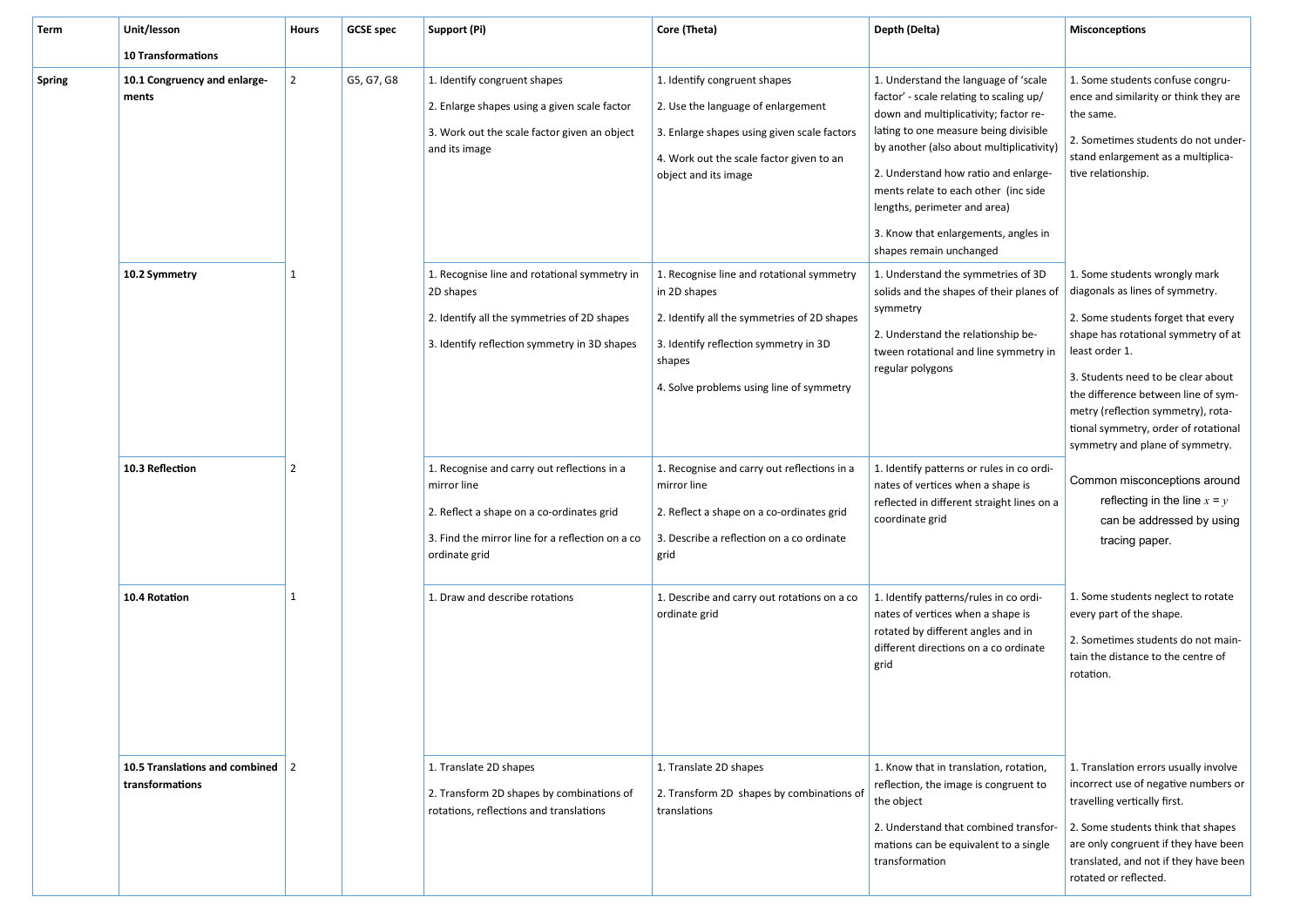| <b>REFERENCE</b>                                      | STATEMENT FROM EDEXCEL SPECIFICATION FOR GCSE (9-1) MATHEMATICS                                                                                      |
|-------------------------------------------------------|------------------------------------------------------------------------------------------------------------------------------------------------------|
| ligher tier students will be assessed on all content. |                                                                                                                                                      |
|                                                       | oundation tier students will be assessed on content identified by the standard and underlined type.                                                  |
| N1                                                    | order positive and negative integers, decimals and fractions; use the symbols =, $\neq$ , $\lt$ , $>$ , $\leq$ , $\geq$                              |
| N2                                                    | apply the four operations, including formal written methods, to integers, decimals and simple fractions (proper and                                  |
|                                                       | improper), and mixed numbers - all both positive and negative; understand and use place value (e.g. when working with                                |
|                                                       | very large or very small numbers, and when calculating with decimals)                                                                                |
| N3                                                    | recognise and use relationships between operations, including inverse operations (e.g. cancellation to simplify                                      |
|                                                       | calculations and expressions); use conventional notation for priority of operations, including brackets, powers, roots and                           |
| reciprocals                                           |                                                                                                                                                      |
| N4                                                    | use the concepts and vocabulary of prime numbers, factors (divisors), multiples, common factors, common multiples,                                   |
|                                                       | highest common factor, lowest common multiple, prime factorisation, including using product notation and the unique                                  |
| factorisation theorem                                 |                                                                                                                                                      |
| N5                                                    | apply systematic listing strategies, including use of the product rule for counting (i.e. if there are m ways of doing one                           |
|                                                       | task and for each of these, there are n ways of doing another task, then the total number of ways the two tasks can                                  |
| be done is $m \times n$ ways)                         |                                                                                                                                                      |
| N6                                                    | use positive integer powers and associated real roots (square, cube and higher), recognise powers of 2, 3, 4, 5; estimate                            |
|                                                       | powers and roots of any given positive number                                                                                                        |
| N7                                                    | calculate with roots, and with integer and fractional indices                                                                                        |
| N8                                                    | calculate exactly with fractions, surds and multiples of $\pi$ ; simplify surd expressions involving squares (e.g. $\sqrt{12} = \sqrt{4 \times 3}$ ) |
|                                                       | $= \sqrt{4} \times \sqrt{3} = 2\sqrt{3}$ and rationalise denominators                                                                                |
| N9                                                    | calculate with and interpret standard form $A \times 10^{n}$ , where $1 \le A < 10$ and n is an integer                                              |
| N10                                                   | work interchangeably with terminating decimals and their corresponding fractions (such as 3.5 and 7/2 or 0.375 or 3/8);                              |
|                                                       | change recurring decimals into their corresponding fractions and vice versa                                                                          |
| N11                                                   | identify and work with fractions in ratio problems                                                                                                   |
| N12                                                   | interpret fractions and percentages as operators                                                                                                     |
| <b>N13</b>                                            | use standard units of mass, length, time, money and other measures (including standard compound measures) using                                      |
|                                                       | decimal quantities where appropriate                                                                                                                 |
| N14                                                   | estimate answers; check calculations using approximation and estimation, including answers obtained using technology                                 |
| <b>N15</b>                                            | round numbers and measures to an appropriate degree of accuracy (e.g. to a specified number of decimal places or                                     |

significant figures); use inequality notation to specify simple error intervals due to truncation or rounding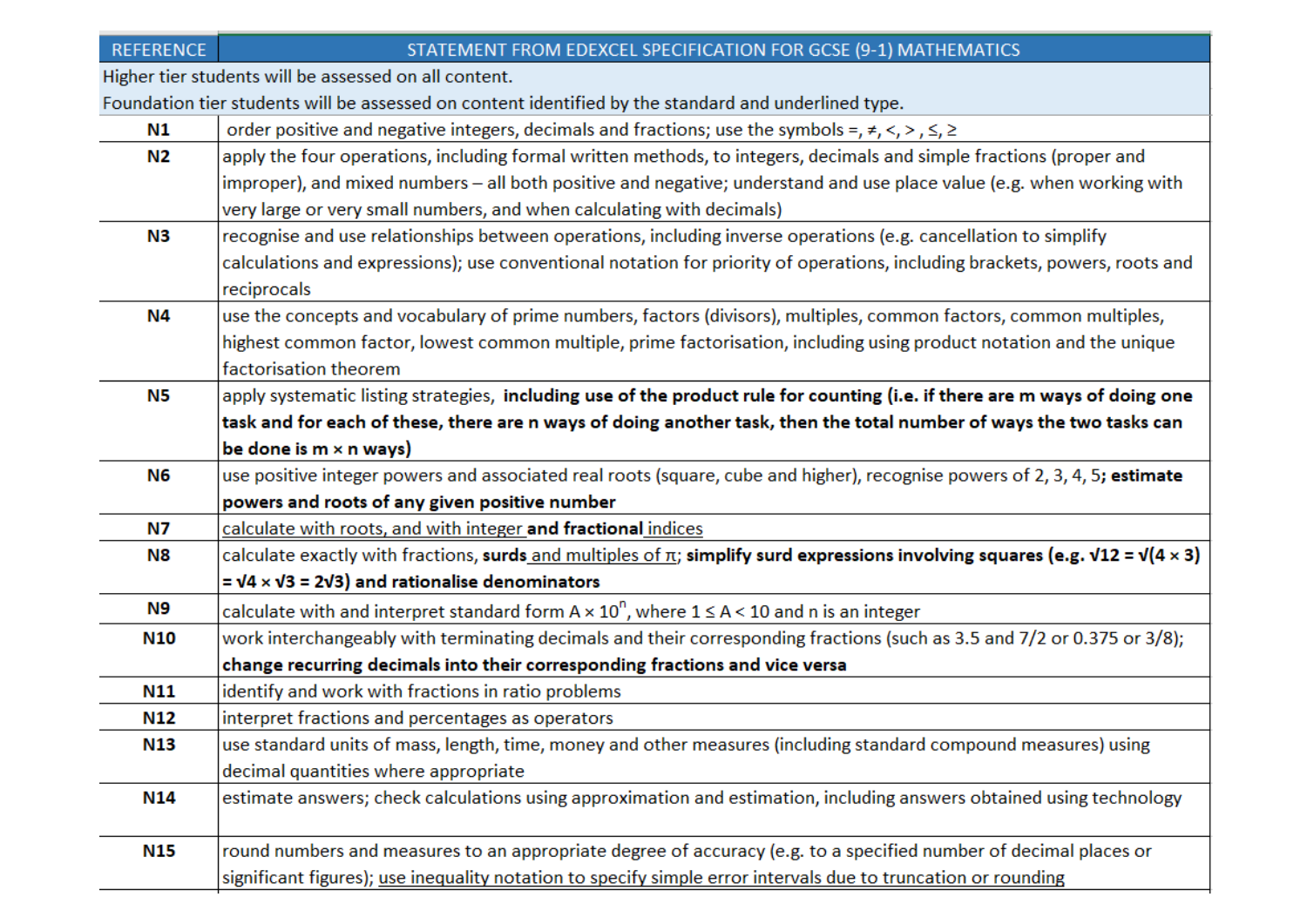| N <sub>16</sub> | apply and interpret limits of accuracy, including upper and lower bounds                                                        |
|-----------------|---------------------------------------------------------------------------------------------------------------------------------|
| A1              | use and interpret algebraic manipulation, including:                                                                            |
|                 | $\bullet$ ab in place of a $\times$ b                                                                                           |
|                 | • 3y in place of $y + y + y$ and $3 \times y$                                                                                   |
|                 | • $a^2$ in place of $a \times a$ , $a^3$ in place of $a \times a \times a$ , $a^2b$ in place of $a \times a \times b$           |
|                 | • $a/b$ in place of $a \div b$                                                                                                  |
|                 | • coefficients written as fractions rather than as decimals                                                                     |
|                 | • brackets                                                                                                                      |
| Α2              | substitute numerical values into formulae and expressions, including scientific formulae                                        |
| ΑЗ              | understand and use the concepts and vocabulary of expressions, equations, formulae, identities, inequalities, terms and         |
|                 | factors                                                                                                                         |
| Α4              | simplify and manipulate algebraic expressions (including those involving surds and algebraic fractions) by:                     |
|                 | • collecting like terms                                                                                                         |
|                 | · multiplying a single term over a bracket                                                                                      |
|                 | • taking out common factors                                                                                                     |
|                 | <b>.</b> expanding products of two or more binomials                                                                            |
|                 | • factorising quadratic expressions of the form $x^2 + bx + c$ , including the difference of two squares; factorising quadratic |
|                 | expressions of the form $ax^2 + bx + c$                                                                                         |
|                 | • simplifying expressions involving sums, products and powers, including                                                        |
|                 | the laws of indices                                                                                                             |
| А5              | understand and use standard mathematical formulae; rearrange formulae to change the subject                                     |
| Α6              | know the difference between an equation and an identity; argue mathematically to show algebraic expressions are                 |
|                 | equivalent, and use algebra to support and construct arguments and proofs                                                       |
| <b>A7</b>       | where appropriate, interpret simple expressions as functions with inputs and outputs; ; interpret the reverse process as        |
|                 | the 'inverse function'; interpret the succession of two functions as a 'composite function' (the use of formal function         |
|                 | notation is expected)                                                                                                           |
| Α8              | work with coordinates in all four quadrants                                                                                     |

 $\sim$  .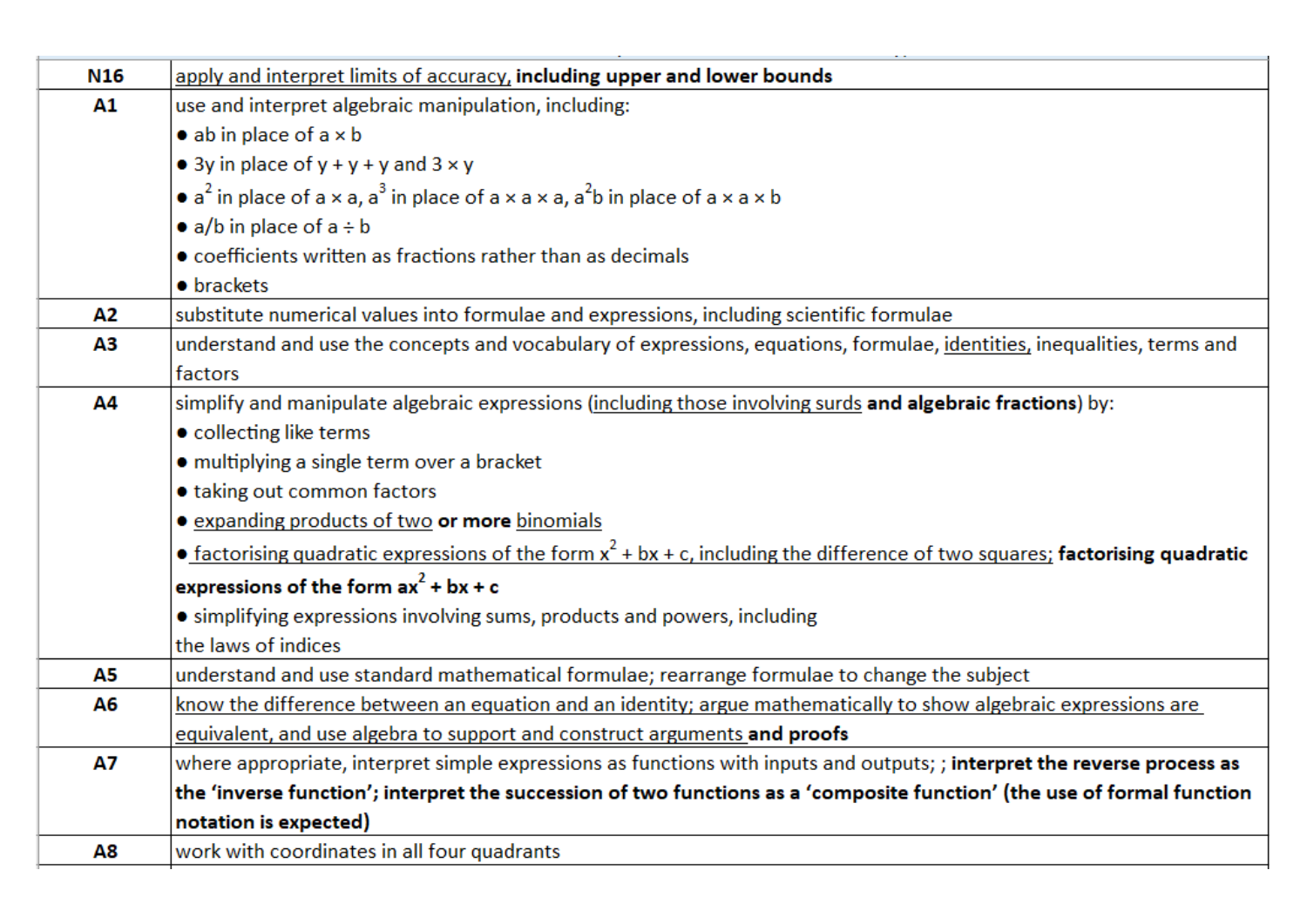| Α9  | plot graphs of equations that correspond to straight-line graphs in the coordinate plane; use the form $y = mx + c$ to                                      |  |  |  |  |
|-----|-------------------------------------------------------------------------------------------------------------------------------------------------------------|--|--|--|--|
|     | identify parallel and perpendicular lines; find the equation of the line through two given points or through one point with                                 |  |  |  |  |
|     | a given gradient                                                                                                                                            |  |  |  |  |
| A10 | identify and interpret gradients and intercepts of linear functions graphically and algebraically                                                           |  |  |  |  |
| A11 | identify and interpret roots, intercepts, turning points of quadratic functions graphically; deduce roots algebraically and                                 |  |  |  |  |
|     | turning points by completing the square                                                                                                                     |  |  |  |  |
| A12 | recognise, sketch and interpret graphs of linear functions, quadratic functions, simple cubic functions, the reciprocal                                     |  |  |  |  |
|     | <u>function y = 1/x with x <math>\neq</math> 0, exponential functions y = k<sup>x</sup> for positive values of k, and the trigonometric functions (with</u> |  |  |  |  |
|     | arguments in degrees) $y = \sin x$ , $y = \cos x$ and $y = \tan x$ for angles of any size                                                                   |  |  |  |  |
| A13 | sketch translations and reflections of a given function                                                                                                     |  |  |  |  |
| A14 | plot and interpret graphs (including reciprocal graphs and exponential graphs) and graphs of non-standard functions in                                      |  |  |  |  |
|     | real contexts to find approximate solutions to problems such as simple kinematic problems involving distance, speed and                                     |  |  |  |  |
|     | acceleration                                                                                                                                                |  |  |  |  |
| A15 | calculate or estimate gradients of graphs and areas under graphs (including quadratic and other non-linear graphs),                                         |  |  |  |  |
|     | and interpret results in cases such as distance-time graphs, velocity-time graphs and graphs in financial contexts (this                                    |  |  |  |  |
|     | does not include calculus)                                                                                                                                  |  |  |  |  |
| A16 | recognise and use the equation of a circle with centre at the origin; find the equation of a tangent to a circle at a given                                 |  |  |  |  |
|     | point                                                                                                                                                       |  |  |  |  |
| A17 | solve linear equations in one unknown algebraically (including those with the unknown on both sides of the equation); find                                  |  |  |  |  |
|     | approximate solutions using a graph                                                                                                                         |  |  |  |  |
| A18 | solve quadratic equations (including those that require rearrangement) algebraically by factorising, by completing the                                      |  |  |  |  |
|     | square and by using the quadratic formula; find approximate solutions using a graph                                                                         |  |  |  |  |
| A19 | solve two simultaneous equations in two variables (linear/linear or linear/quadratic) algebraically; find approximate                                       |  |  |  |  |
|     | solutions using a graph                                                                                                                                     |  |  |  |  |
| A20 | find approximate solutions to equations numerically using iteration                                                                                         |  |  |  |  |
| A21 | translate simple situations or procedures into algebraic expressions or formulae; derive an equation (or two simultaneous                                   |  |  |  |  |
|     | equations), solve the equation(s) and interpret the solution                                                                                                |  |  |  |  |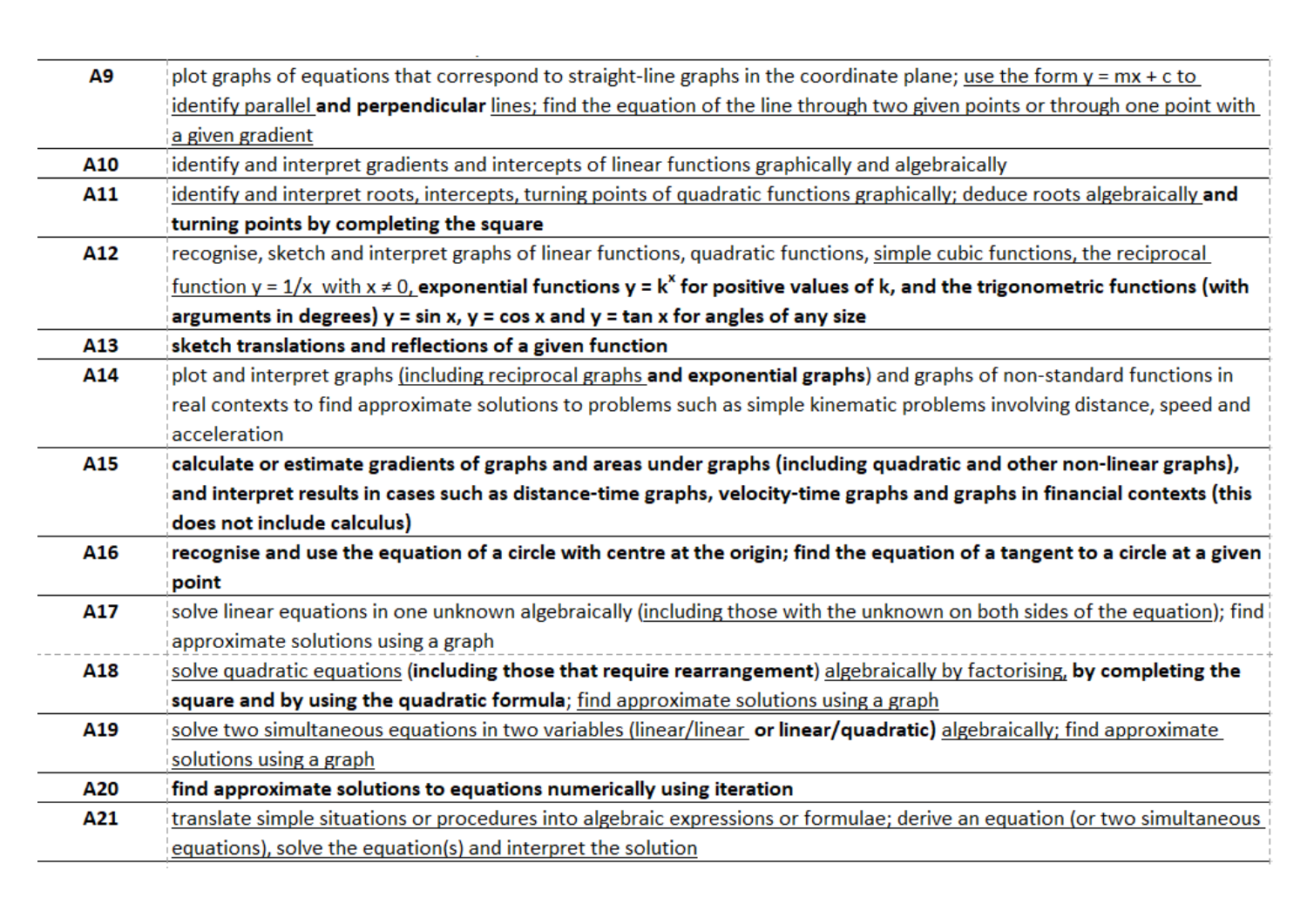| A22        | solve linear inequalities in one or two variable(s), and quadratic inequalities in one variable; represent the solution set       |
|------------|-----------------------------------------------------------------------------------------------------------------------------------|
|            | on a number line, using set notation and on a graph                                                                               |
| A23        | generate terms of a sequence from either a term-to-term or a position-to-term rule                                                |
| A24        | recognise and use sequences of triangular, square and cube numbers, simple arithmetic progressions, Fibonacci type                |
|            | sequences, quadratic sequences, and simple geometric progressions ( $r^n$ where n is an integer, and r is a rational number $\ge$ |
|            | 0 or a surd) and other sequences                                                                                                  |
| A25        | deduce expressions to calculate the nth term of linear and quadratic sequences                                                    |
| R1         | change freely between related standard units (e.g. time, length, area, volume/capacity, mass) and compound units (e.g.            |
|            | speed, rates of pay, prices, density, pressure) in numerical and algebraic contexts                                               |
| R2         | use scale factors, scale diagrams and maps                                                                                        |
| R3         | express one quantity as a fraction of another, where the fraction is less than 1 or greater than 1                                |
| R4         | use ratio notation, including reduction to simplest form                                                                          |
| R5         | divide a given quantity into two parts in a given part:part or part:whole ratio; express the division of a quantity into two      |
|            | parts as a ratio; apply ratio to real contexts and problems (such as those involving conversion, comparison, scaling, mixing,     |
|            | concentrations)                                                                                                                   |
| R6         | express a multiplicative relationship betweeb two quantities as a ratio or a fraction                                             |
| R7         | understand and use proportion as equality of ratios                                                                               |
| R8         | relate ratios to fractions and to linear functions                                                                                |
| R9         | define percentage as `number of parts per hundred¿; interpret percentages and percentage changes as a fraction or a               |
|            | decimal, and interpret these multiplicatively; express one quantity as a percentage of another; compare two quantities            |
|            | using percentages; work with percentages greater than 100%; solve problems involving percentage change, including                 |
|            | percentage increase/decrease and original value problems, and simple interest including in financial mathematics                  |
| <b>R10</b> | solve problems involving direct and inverse proportion, including graphical and algebraic representations                         |
| <b>R11</b> | use compound units such as speed, rates of pay, unit pricing, density and pressure                                                |
| <b>R12</b> | compare lengths, areas and volumes using ratio notation; make links to similarity (including trigonometric ratios) and scale      |
|            | factors                                                                                                                           |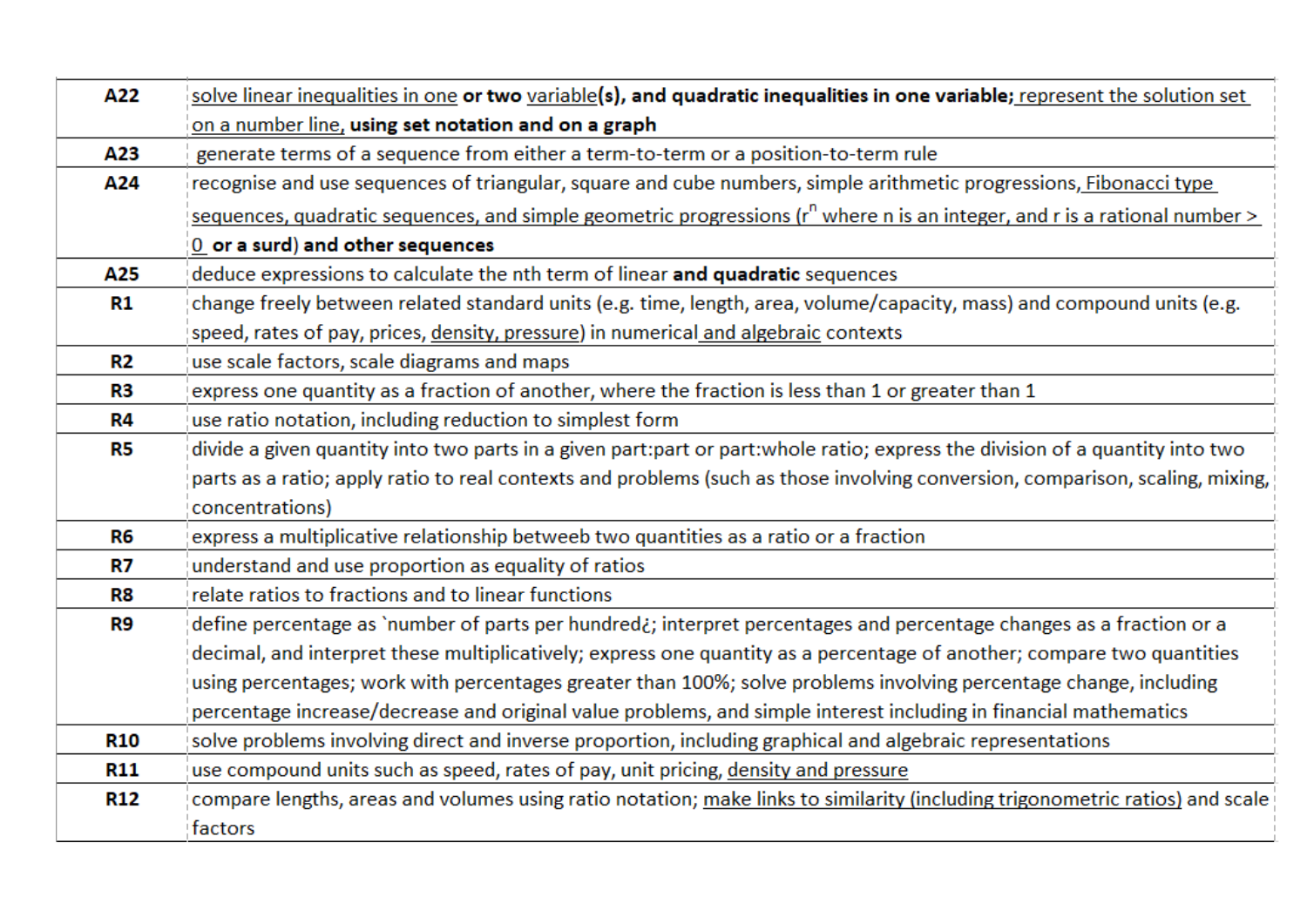| <b>R13</b> | understand that X is inversely proportional to Y is equivalent to X is proportional to 1/Y; construct and interpret equations         |  |  |
|------------|---------------------------------------------------------------------------------------------------------------------------------------|--|--|
|            | that describe direct and inverse proportion                                                                                           |  |  |
| <b>R14</b> | interpret the gradient of a straight line graph as a rate of change; recognise and interpret graphs that illustrate direct and        |  |  |
|            | inverse proportion                                                                                                                    |  |  |
| <b>R15</b> | interpret the gradient at a point on a curve as the instantaneous rate of change; apply the concepts of average and                   |  |  |
|            | instantaneous rate of change (gradients of chords and tangents) in numerical, algebraic and graphical contexts (this                  |  |  |
|            | does not include calculus)                                                                                                            |  |  |
| R16        | set up, solve and interpret the answers in growth and decay problems, including compound interest and work with                       |  |  |
|            | general iterative processes                                                                                                           |  |  |
| G1         | use conventional terms and notation: points, lines, vertices, edges, planes, parallel lines, perpendicular lines, right angles,       |  |  |
|            | polygons, regular polygons and polygons with reflection and/or rotation symmetries; use the standard conventions for                  |  |  |
|            | labelling and referring to the sides and angles of triangles; draw diagrams from written description                                  |  |  |
| G2         | use the standard ruler and compass constructions (perpendicular bisector of a line segment, constructing a perpendicular              |  |  |
|            | <u>to a given line from/at a given point, bisecting a given angle); use these to construct given figures and solve loci problems;</u> |  |  |
|            | know that the perpendicular distance from a point to a line is the shortest distance to the line                                      |  |  |
| G3         | apply the properties of angles at a point, angles at a point on a straight line, vertically opposite angles; understand and use       |  |  |
|            | alternate and corresponding angles on parallel lines; derive and use the sum of angles in a triangle (e.g. to deduce and use          |  |  |
|            | the angle sum in any polygon, and to derive properties of regular polygons)                                                           |  |  |
|            |                                                                                                                                       |  |  |
| G4         | derive and apply the properties and definitions of special types of quadrilaterals, including square, rectangle,                      |  |  |
|            | parallelogram, trapezium, kite and rhombus; and triangles and other plane figures using appropriate language                          |  |  |
| G5         | use the basic congruence criteria for triangles (SSS, SAS, ASA, RHS)                                                                  |  |  |
| G6         | apply angle facts, triangle congruence, similarity and properties of quadrilaterals to conjecture and derive results about            |  |  |
|            | angles and sides, including Pythagoras' theorem and the fact that the base angles of an isosceles triangle are equal, and             |  |  |
|            | use known results to obtain simple proofs                                                                                             |  |  |
| G7         | identify, describe and construct congruent and similar shapes, including on coordinate axes, by considering rotation,                 |  |  |
|            | reflection, translation and enlargement (including fractional and negative scale factors)                                             |  |  |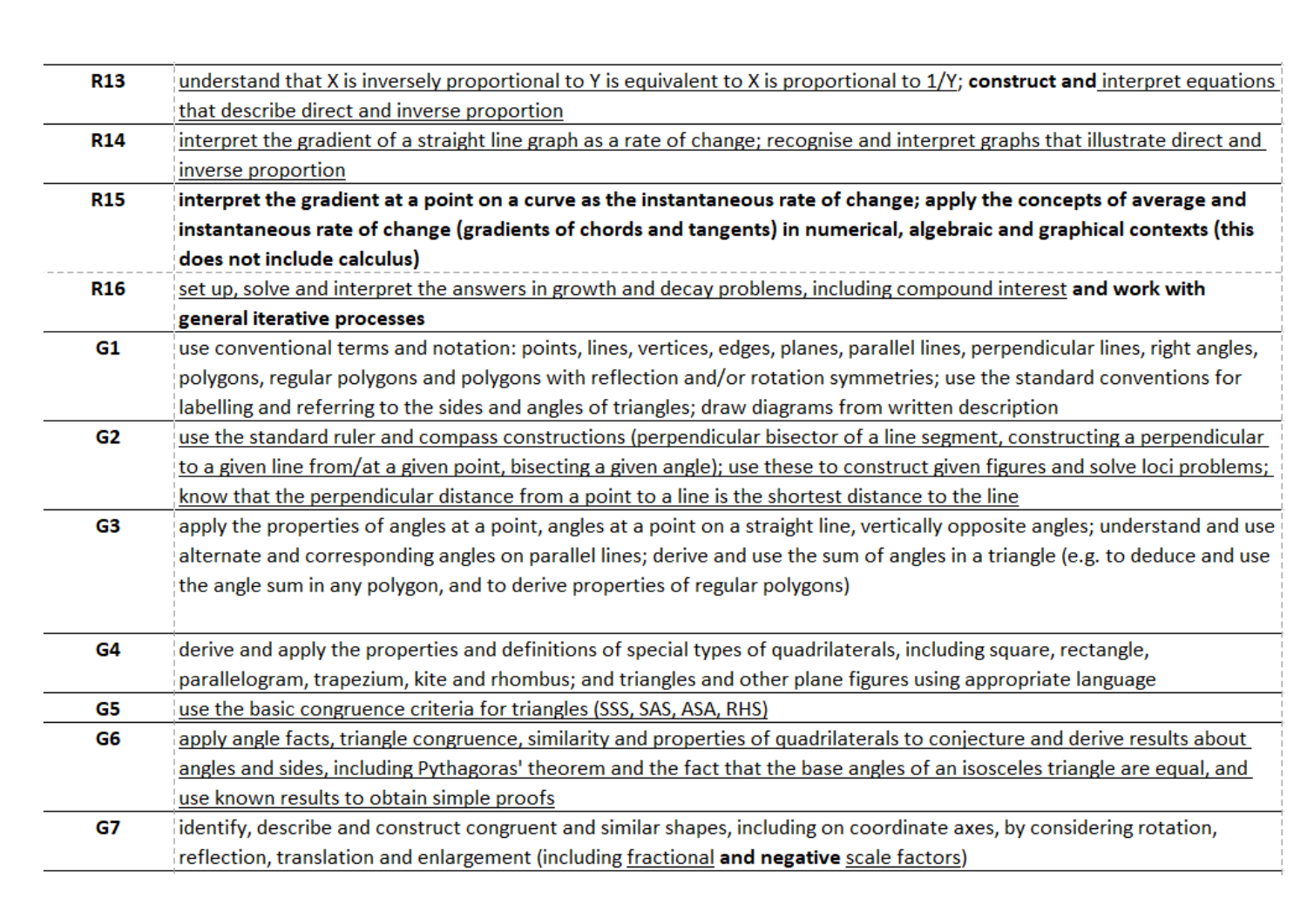| G8  | describe the changes and invariance achieved by combinations of rotations, reflections and translations                                                           |
|-----|-------------------------------------------------------------------------------------------------------------------------------------------------------------------|
| G9  | identify and apply circle definitions and properties, including: centre, radius, chord, diameter, circumference, tangent, arc,                                    |
|     | sector and segment                                                                                                                                                |
| G10 | apply and prove the standard circle theorems concerning angles, radii, tangents and chords, and use them to prove                                                 |
|     | related results                                                                                                                                                   |
| G11 | solve geometrical problems on coordinate axes                                                                                                                     |
| G12 | identify properties of the faces, surfaces, edges and vertices of: cubes, cuboids, prisms, cylinders, pyramids, cones and                                         |
|     | spheres                                                                                                                                                           |
| G13 | construct and interpret plans and elevations of 3D shapes                                                                                                         |
| G14 | use standard units of measure and related concepts (length, area, volume/capacity, mass, time, money, etc.)                                                       |
| G15 | measure line segments and angles in geometric figures, including interpreting maps and scale drawings and use of bearings                                         |
|     |                                                                                                                                                                   |
| G16 | know and apply formulae to calculate: area of triangles, parallelograms, trapezia; volume of cuboids and other right                                              |
|     | prisms (including cylinders)                                                                                                                                      |
| G17 | know the formulae: circumference of a circle = $2\pi r = \pi d$ , area of a circle = $\pi r^2$ ; calculate: perimeters of 2D shapes,                              |
|     | including circles; areas of circles and composite shapes; surface area and volume of spheres, pyramids, cones and                                                 |
|     | composite solids                                                                                                                                                  |
| G18 | calculate arc lengths, angles and areas of sectors of circles                                                                                                     |
| G19 | apply the concepts of congruence and similarity, including the relationships between lengths, areas and volumes in similar                                        |
|     | figures                                                                                                                                                           |
| G20 | know the formulae for: Pythagoras' theorem $a^2 + b^2 = c^2$ , and the trigonometric ratios, sin $\theta$ = opposite/hypotenuse, cos $\theta$                     |
|     | $=$ adjacent/hypotenuse and tan $\theta$ = opposite/adjacent apply them to find angles and lengths in right-angled triangles and,                                 |
|     | where possible, general triangles in two and three dimensional figures                                                                                            |
| G21 | know the exact values of sin $\theta$ and cos $\theta$ for $\theta$ = 0°, 30°, 45°, 60° and 90°; know the exact value of tan $\theta$ for $\theta$ = 0°, 30°, 45° |
|     | and 60°                                                                                                                                                           |
| G22 | know and apply the sine rule a/sin A = b/sin B = c/sin C, and cosine rule $a^2 = b^2 + c^2 - 2bc \cos A$ , to find unknown                                        |
|     | lengths and angles                                                                                                                                                |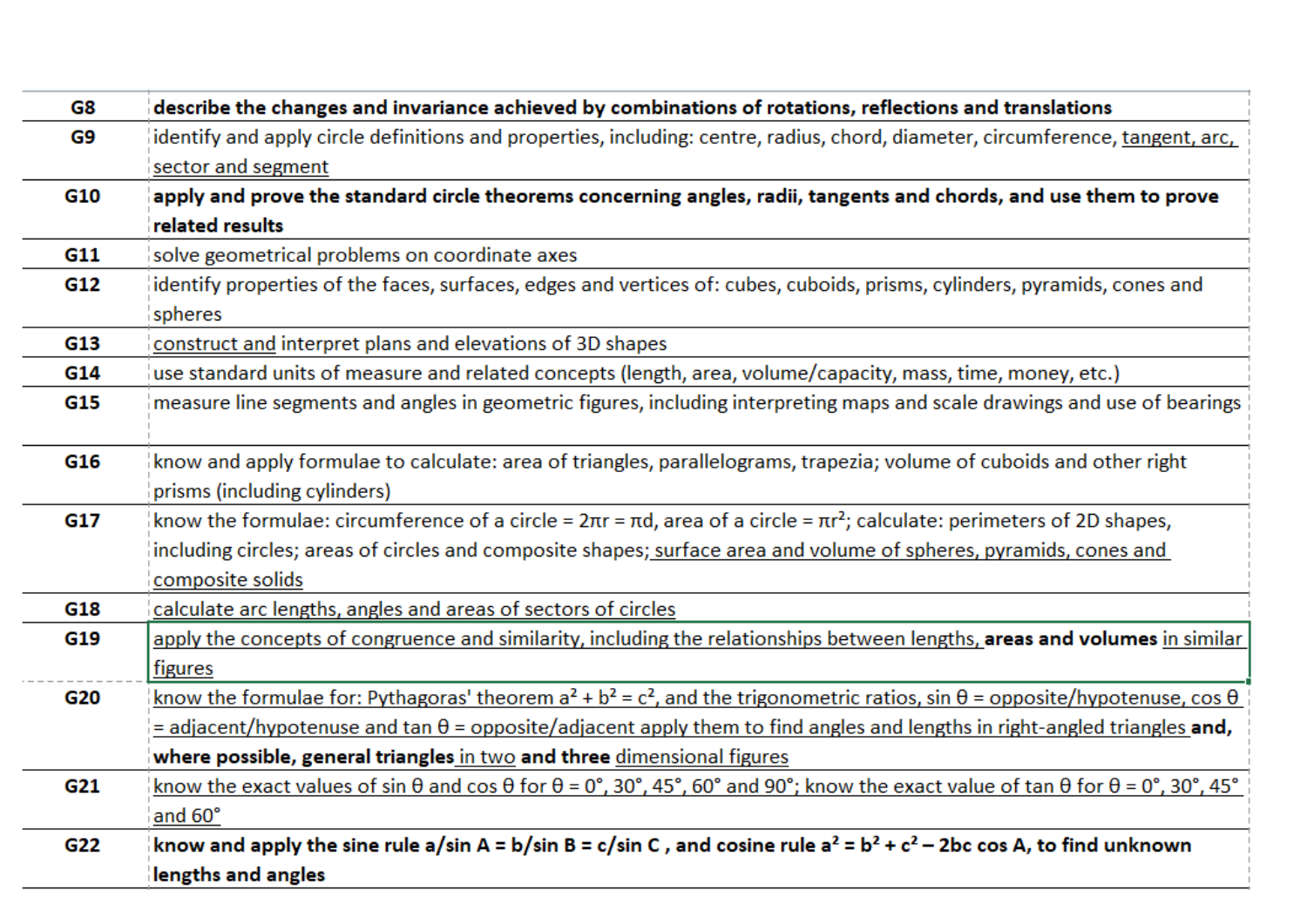| G23       | know and apply Area = $1/2$ ab sin C to calculate the area, sides or angles of any triangle                                    |
|-----------|--------------------------------------------------------------------------------------------------------------------------------|
| G24       | describe translations as 2D vectors                                                                                            |
| G25       | apply addition and subtraction of vectors, multiplication of vectors by a scalar, and diagrammatic and column                  |
|           | representations of vectors; use vectors to construct geometric arguments and proofs                                            |
| P1        | record, describe and analyse the frequency of outcomes of probability experiments using tables and frequency trees             |
| <b>P2</b> | apply ideas of randomness, fairness and equally likely events to calculate expected outcomes of multiple future<br>experiments |
| P3        | relate relative expected frequencies to theoretical probability, using appropriate language and the 0-1 probability scale      |
| <b>P4</b> | apply the property that the probabilities of an exhaustive set of outcomes sum to one; apply the property that the             |
|           | probabilities of an exhaustive set of mutually exclusive events sum to one                                                     |
| <b>P5</b> | understand that empirical unbiased samples tend towards theoretical probability distributions, with increasing sample size     |
| <b>P6</b> | enumerate sets and combinations of sets systematically, using tables, grids, Venn diagrams and tree diagrams                   |
| <b>P7</b> | construct theoretical possibility spaces for single and combined experiments with equally likely outcomes and use these to     |
|           | calculate theoretical probabilities                                                                                            |
| P8        | calculate the probability of independent and ependent combined events, including using tree diagrams and other                 |
|           | representations, and know the underlying assumptions                                                                           |
| P9        | calculate and interpret conditional probabilities through representation using expected frequencies with two-way               |
|           | tables, tree diagrams and Venn diagrams                                                                                        |
| S1        | infer properties of populations or distributions from a sample, while knowing the limitations of sampling                      |
| S2        | interpret and construct tables, charts and diagrams, including frequency tables, bar charts, pie charts and pictograms for     |
|           | categorical data, vertical line charts for ungrouped discrete numerical data, tables and line graphs for time series data and  |
|           | know their appropriate use                                                                                                     |
| S3        | construct and interpret diagrams for grouped discrete data and continuous data, i.e. histograms with equal and                 |
|           | unequal class intervals and cumulative frequency graphs, and know their appropriate use                                        |